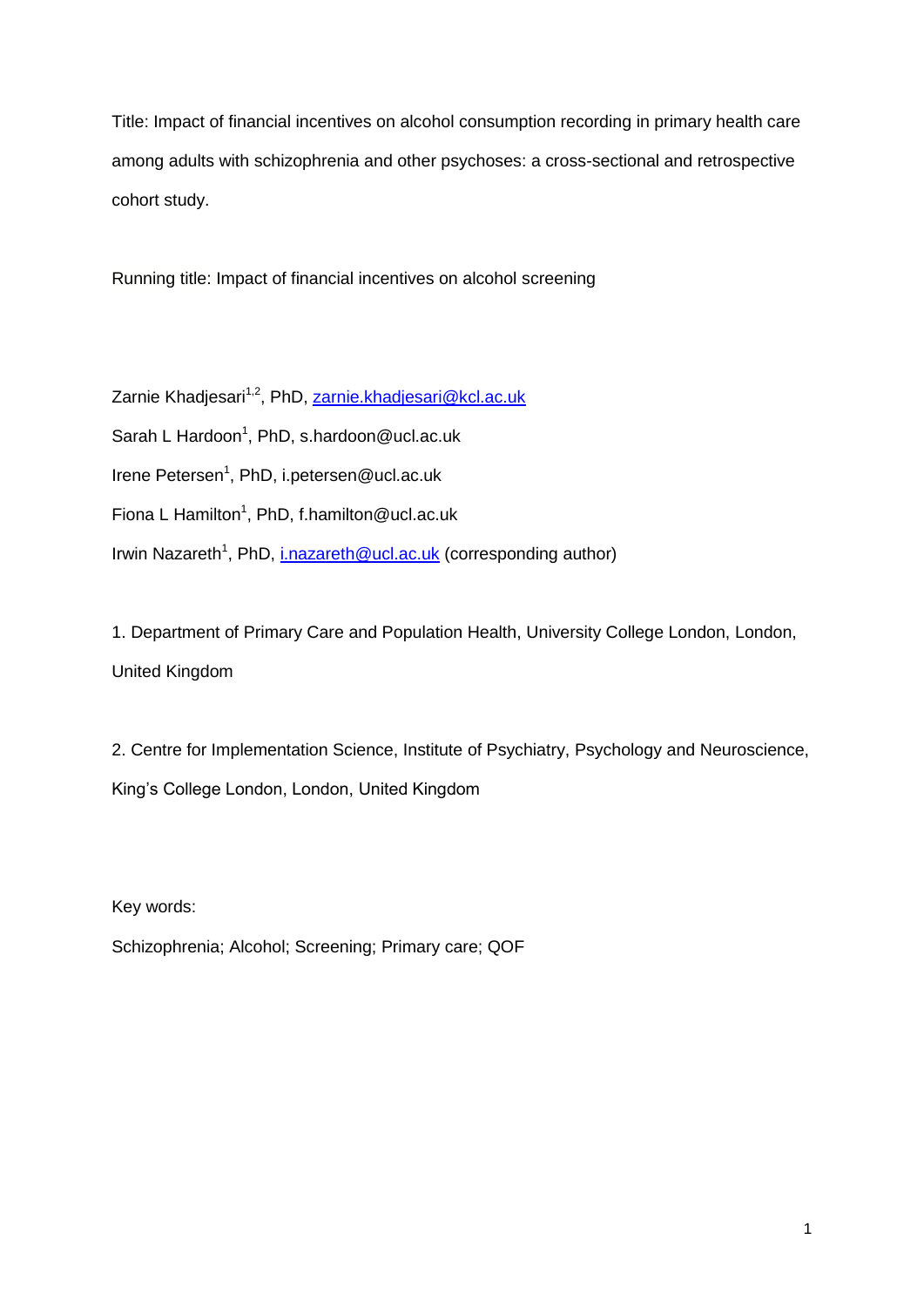### **Abstract**

BACKGROUND: Lack of financial incentive is a frequently cited barrier to alcohol screening in primary care. The Quality and Outcomes Framework (QOF) pay for performance scheme has reimbursed UK primary care practices for alcohol screening in people with schizophrenia since April 2011. This study aimed to determine the impact of financial incentives on alcohol screening by comparing rates of alcohol recording in people with versus those without schizophrenia between 2000 and 2013.

METHODS: Cross-sectional and retrospective cohort study. Alcohol data were extracted from The Health Improvement Network (THIN) database of UK primary care records using 1) Read Codes for level of alcohol consumption, 2) continuous measures of drinking (e.g. units a week), and 3) Read Codes for types of screening test.

# RESULTS:

A total of 14,860 individuals (54% (8,068) men and 46% (6,792) women) from 409 general practices aged 18-99 years with schizophrenia were identified during April 2011 to March 2013. Of these, 11,585 (78%) had an alcohol record, of which 99% (8,150/8,257) of Read codes for level of consumption were eligible for recompense in the QOF. There was a 839% increase in alcohol recording among people with schizophrenia over the 13 year period (rate ratio per annum increase 1.19 (95% CI 1.18 to 1.20)), compared with a 62% increase among people without a severe mental illness (rate ratio per annum increase 1.04 (95% CI 1.03 to 1.05)).

CONCLUSION: Financial incentives offered by the QOF appear to have a substantial impact on alcohol screening among people with schizophrenia in UK primary care.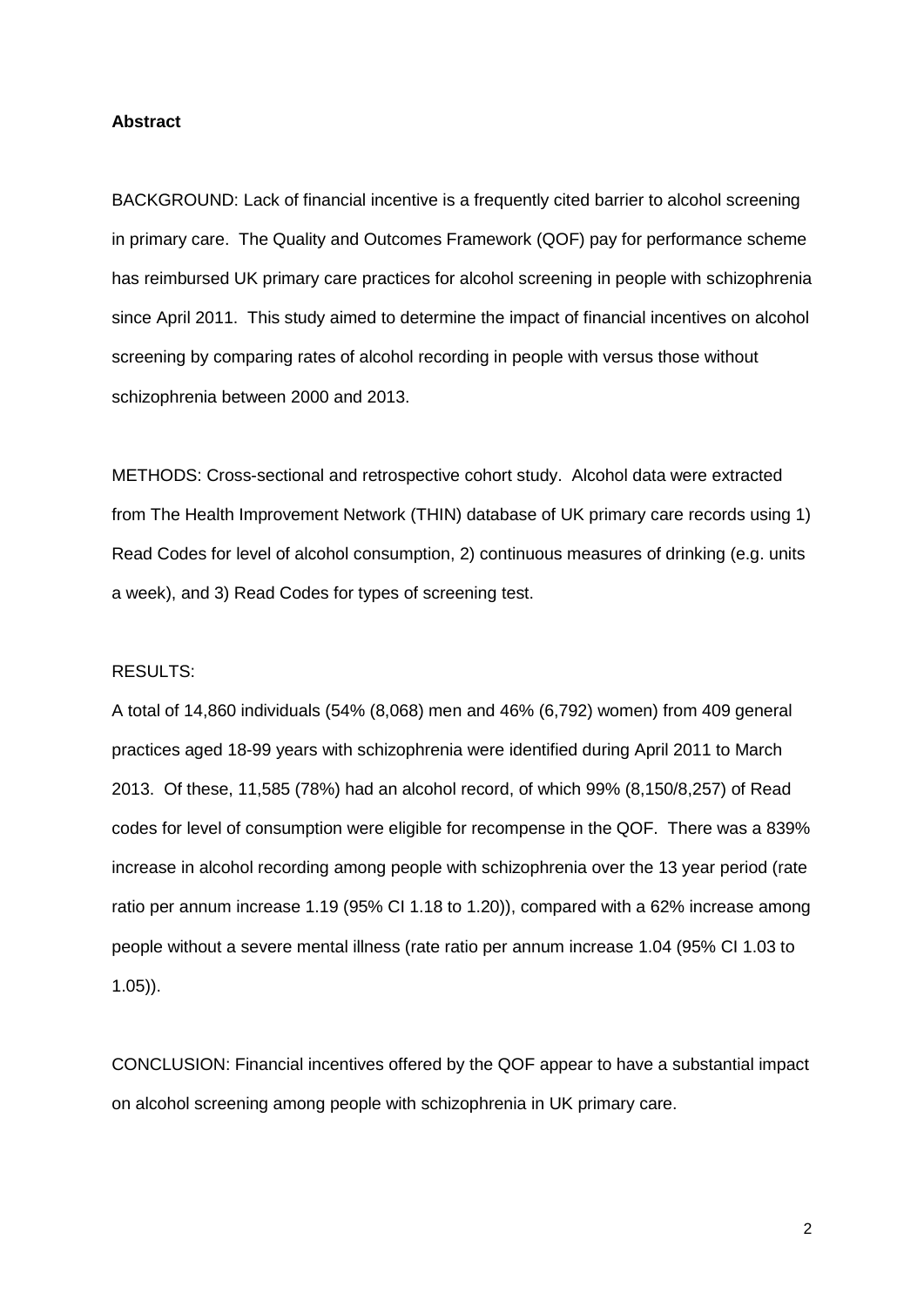# **Short summary**

Alcohol screening among people with schizophrenia increased dramatically in primary health care following the introduction of the UK pay for performance incentive scheme (Quality and Outcomes Framework - QOF) for severe mental illness, with an 839% rise (more than 8-fold increase), compared with a 62% increase among people without a severe mental illness over the 13 year study period (2000 – 2013).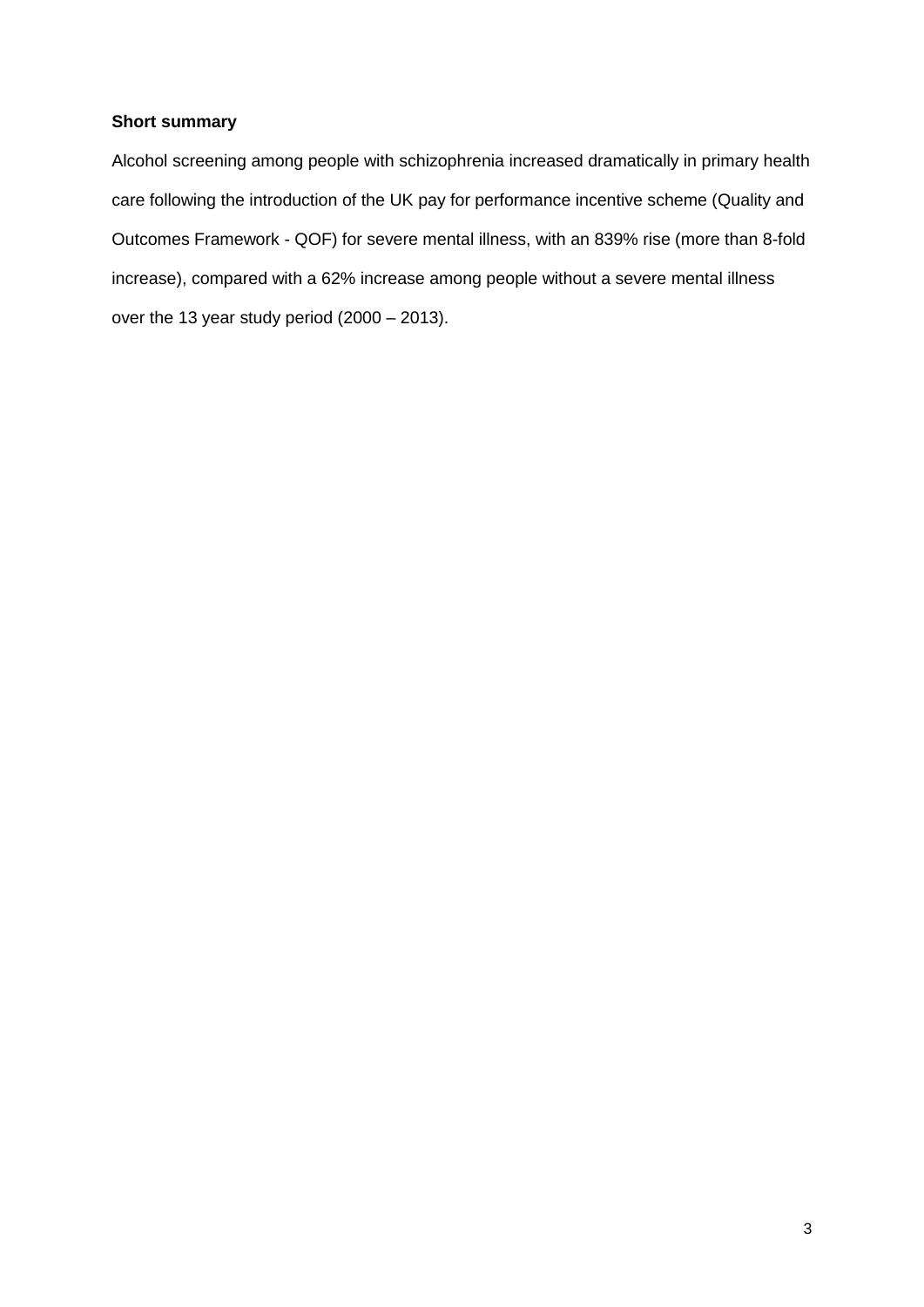#### **Introduction**

Alcohol screening and brief intervention is an example of an efficacious intervention that has attempted, yet failed to be routinely delivered in primary health care across the world. There are three decades of research to support the use of alcohol screening and brief intervention in primary care, where brief intervention is an umbrella term that encompasses interventions that range from brief structured advice through to motivational interviewing. Alcohol screening and brief intervention is advocated by the WHO global strategy to reduce harmful use of alcohol (World Health Organisation, 2010), the WHO comprehensive mental health action plan 2013–2020 (World Health Organisation, 2013), and by UK NICE guidance (NICE public health guidance 24, 2010). However, as few as 2% of risky drinkers are identified in UK primary care (Cheeta et al., 2008), and national survey data has shown that 6.5% of risky drinkers recall GP advice on their drinking, compared with 50% of smokers who recall GP advice on smoking cessation (Brown et al., 2016). In addition, when alcohol screening does take place in primary care, it is rarely with WHO validated screening tools (Khadjesari et al., 2013). There is a vast literature on the barriers to implementing alcohol screening and brief intervention in primary care (Johnson et al., 2011; Nilsen et al., 2006), with lack of financial incentive one of the key obstacles (Adams et al., 1997; Babor et al., 2005).

Pay for performance schemes are widespread in the UK and US, with financial incentives a recognised implementation / quality improvement strategy in health care systems (Powell et al., 2015). However, despite their widespread use, there is mixed evidence for their impact on quality of care, with few methodologically robust evaluations, such as interrupted time series or controlled before-and-after studies with contemporaneous control groups (Houle et al., 2012; Scott et al., 2011). The largest and most recent randomised controlled trial to explore the impact of implementation strategies for alcohol screening and brief interventions in 120 primary care practices in five European countries (ODHIN) found financial incentives combined with training and support to be most effective at improving rates of screening and brief intervention, compared with 1) treatment as usual, 2) training and support, 3) financial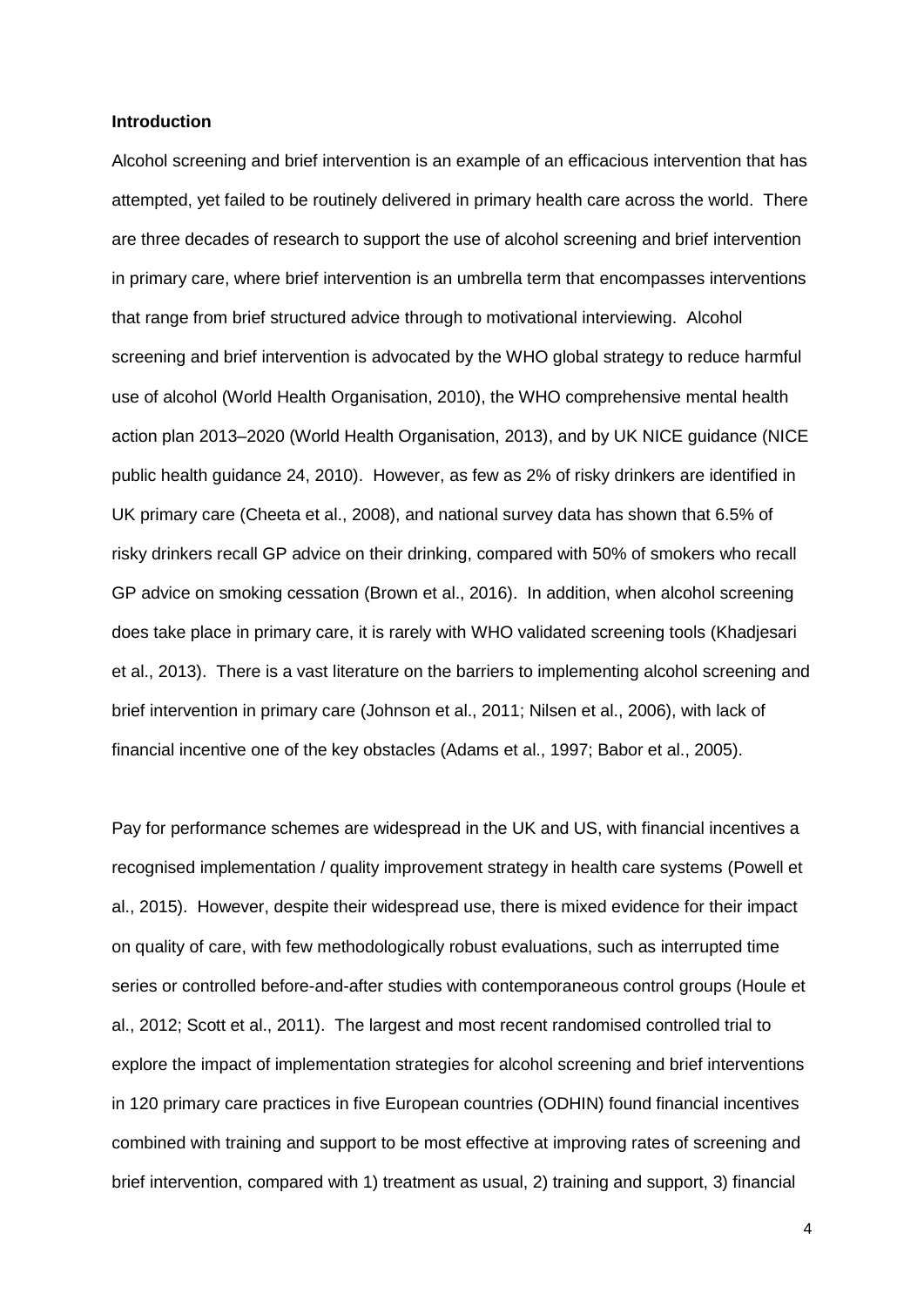reimbursement alone, 4) electronic screening and brief intervention, and combinations of these interventions (Anderson et al., 2016; Keurhorst et al., 2013). Moreover, financial incentives were found to be the most cost-effective of these implementation strategies, with incentive and delivery costs amounting to £110 million over 10 years, but leading to £250 million of savings to the NHS and saving 33,000 Quality Adjusted Life Years (QALYs) (Angus et al., 2014).

The Quality and Outcomes Framework (QOF), a pay for performance scheme, was introduced to primary care in the UK in 2004 to encourage best practice, currently in 19 clinical areas (including severe mental illness (SMI)) and six public health areas (British Medical Association. NHS England. NHS Employers, 2014). At present, there is no QOF incentive for universal alcohol screening of all registered patients, but there are QOF incentives for alcohol screening in specific subgroups of the population such as people with schizophrenia, where median prevalence of alcohol use disorders is 9.4% (interquartile range 4.6–19.0) and lifetime prevalence is 20.6% (interquartile range 12.0–34.5) (Koskinen et al., 2009). In April 2006, the QOF for severe mental illness (including schizophrenia, bipolar affective disorder and other psychoses) was amended to provide additional incentives for health screening (Indicator MH9) (British Medical Association. NHS Employers, 2006), replaced in April 2011 with additional incentives for specific components of the health screen, including alcohol screening (Indicator MH11), Body Mass Index, blood pressure, cholesterol and blood glucose (British Medical Association. NHS Employers, 2011). A recent study based in one inner-city London Borough with 30 General Practices found that the introduction of a local version of QOF that incentivised alcohol screening and brief intervention for patients with severe mental illness, cardiovascular disease, or risk or cardiovascular disease, increased recording of alcohol intake in patients with severe mental illness from 0.65% (95% CI 0.49% to 0.81%) to 48.6% (95% CI 47.8% to 49.4%) (Hamilton et al., 2014). Interestingly, a small improvement in alcohol screening was also found in patients without a severe mental illness, cardiovascular disease, or risk of cardiovascular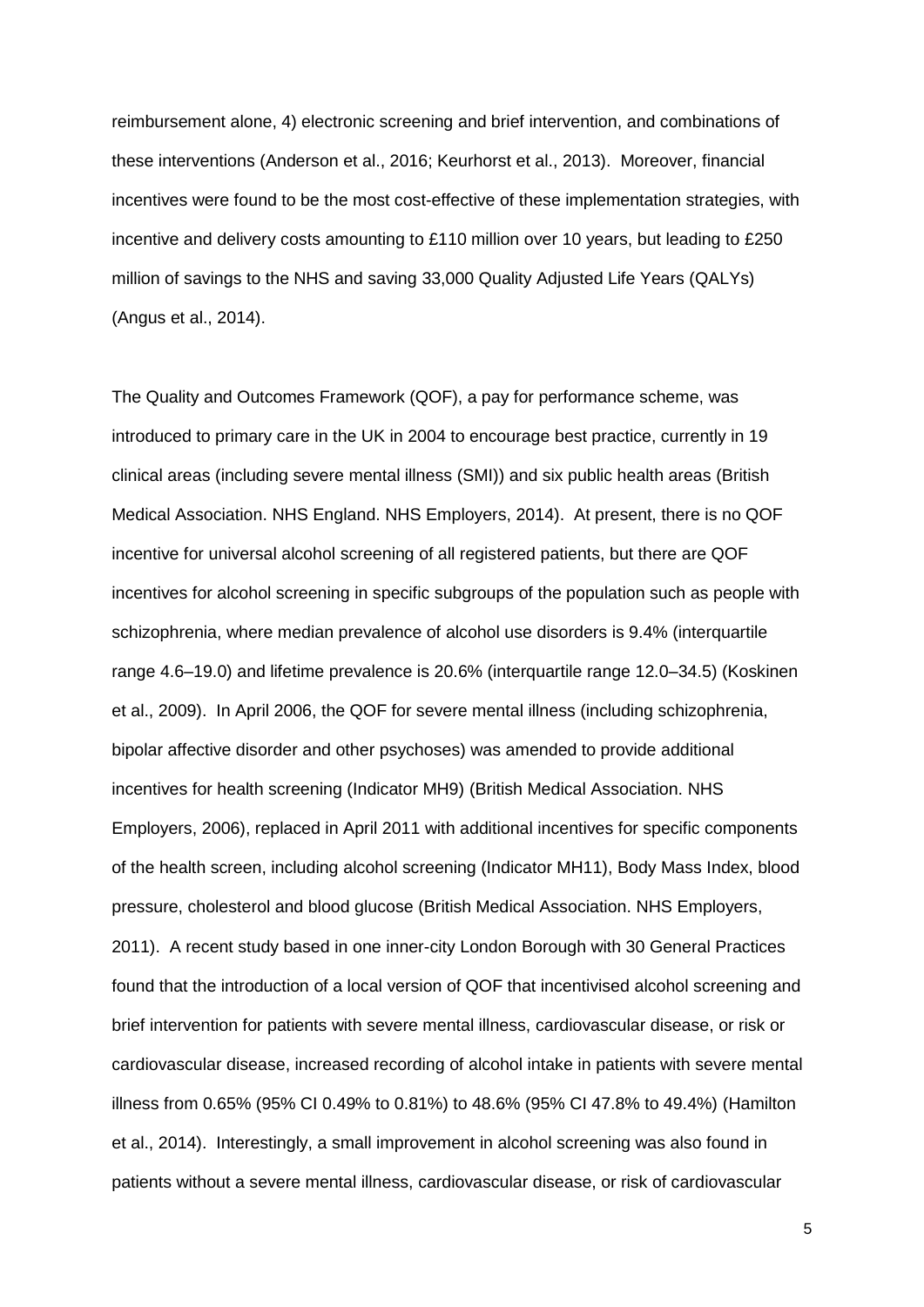disease from 0.32% (CI 0.29% to 0.36%) to 14.7% (CI 14.5% to 14.9%). This regional study provides some insight into the impact of financial incentives on alcohol consumption recording in primary care, but to-date there has been no investigation into their impact at a national level.

# *Aims*

To determine the extent to which alcohol consumption is recorded in people with schizophrenia and other psychoses in primary care, whether recording varies by sociodemographics, registration status and geographic region, and to compare rates of alcohol consumption recording in people with and without schizophrenia between 2000 and 2013.

# *Objectives*

1. To describe how alcohol consumption has been recorded in individuals with schizophrenia and other psychoses in primary care, e.g. use of Read codes, quantity measures, screening tests.

2. To describe how the recording of alcohol consumption in individuals with schizophrenia and other psychoses varies by socio-demographic factors (age, sex, and social deprivation), by registration status, and by region (previous strategic health authority for England and country for Wales, Scotland, and Northern Ireland).

3. To evaluate the impact of QOF incentives by comparing rates of alcohol consumption recording over time in individuals with versus without schizophrenia and other psychoses: April 2000 to March 2004 (before the SMI QOF), April 2004 to March 2006 (SMI QOF introduced), April 2006 to March 2011 (addition of lifestyle screening to the SMI QOF indicators), April 2011 to March 2013 (addition of alcohol screening to the SMI QOF indicators).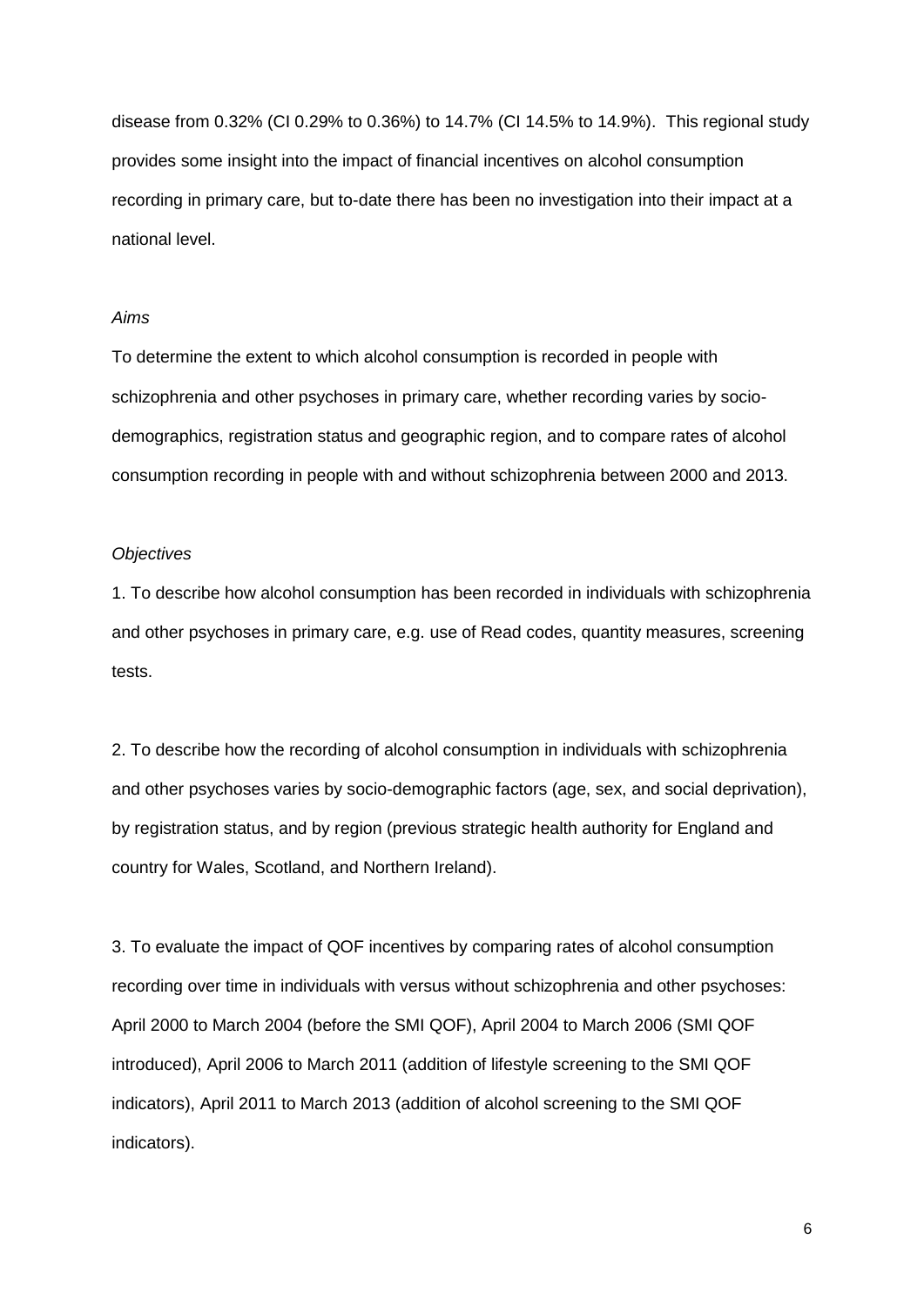# **Methods**

### *Study design*

Cross-sectional study and retrospective cohort study.

## *Data source*

The Health Improvement Network (THIN) (The Health Improvement Network, 2012) is a primary care database containing anonymised electronic patient records from over 500 general practices, covering approximately 6% of the UK population and broadly representative in terms of age, sex, deprivation, and geographical distribution (Blak et al., 2011). Information is entered in primary care as free text or Read Codes, a hierarchical coding system standardised across all UK general practices (Chisholm, 1990; Dave and Petersen, 2009). THIN includes information about year of birth, gender and the Townsend deprivation index, which is a composite measure of social deprivation presented as quintiles (Townsend et al., 1988). Data from individual practices were included in this study if collected after the Acceptable Mortality Reporting (Maguire et al., 2009) and Acceptable Computer Usage dates (Horsfall et al., 2013); these are quality standards to ensure that data were acceptable for analyses. Acceptable mortality reporting is a validation of the mortality data recorded at the practice. Acceptable computer usage is measured by the number of clinical entries made on the computer systems. The scheme for THIN to obtain and provide anonymous patient data to researchers was approved by the National Health Service South-East Multicenter Research Ethics Committee in 2002. The scientific approval for this study was obtained from the Scientific Review Committee of Cegedim Strategic Data (CSD) Medical Research (the THIN database providers) in January 2015 (15-005).

# *Participant eligibility*

The severe mental illness QOF relates to people with schizophrenia, bipolar affective disorder and other psychoses. Patients with bipolar disorder were excluded from these studies and explored by the research team in a separate analysis (Hardoon et al., 2016).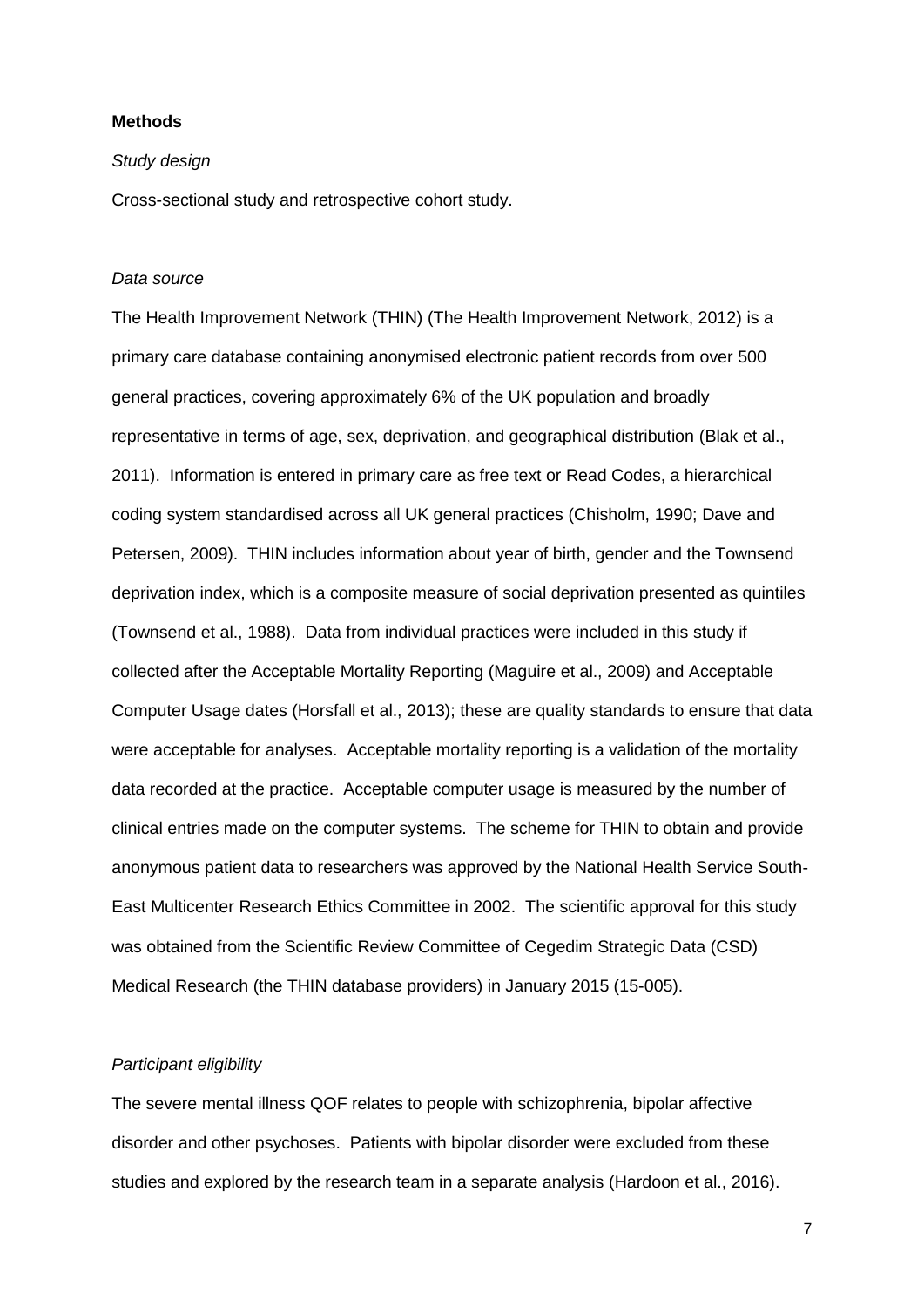Cross-sectional study (objectives 1 and 2): Individuals aged between 18 and 99 years with a diagnosis of schizophrenia and other psychoses, registered with a THIN practice throughout April 2011 to March 2013, were included in the cross sectional study. Individuals with a diagnosis of schizophrenia and other psychoses were identified via relevant Read Codes in their electronic primary care health records, as used in a recent study of recording of severe mental illness in primary care (Hardoon et al., 2013).

Retrospective cohort study (objective 3): we expanded the study sample to include individuals registered for at least some part of the period April 2000 to March 2013. A separate cohort of individuals without a SMI was randomly selected among those of the same gender, practice, and age-band (18-29, 30-49, 50-69 and 70-99 years). For every one individual with schizophrenia, six individuals without a SMI were selected in-line with a similar study of cardiovascular screening in individuals with severe mental illness (Osborn et al., 2011).

## *Alcohol measures in THIN*

1) Read Codes that reflect levels of drinking were selected. The codes were selected from those used in three recent studies of alcohol consumption recording in primary care (Hamilton et al., 2014; Khadjesari et al., 2013; O'Donnell, 2014). These Read Codes typically represent a drinking category, for example moderate drinker 3–6 units a day, but also include codes that indicate drinking above limits; for example, harmful drinking.

2) Data on alcohol consumption as a continuous measure of the number of units consumed in a week were extracted.

The above measures were also used to summarise the proportion of people with schizophrenia drinking at harmful levels (defined as a Read code indicative of heavy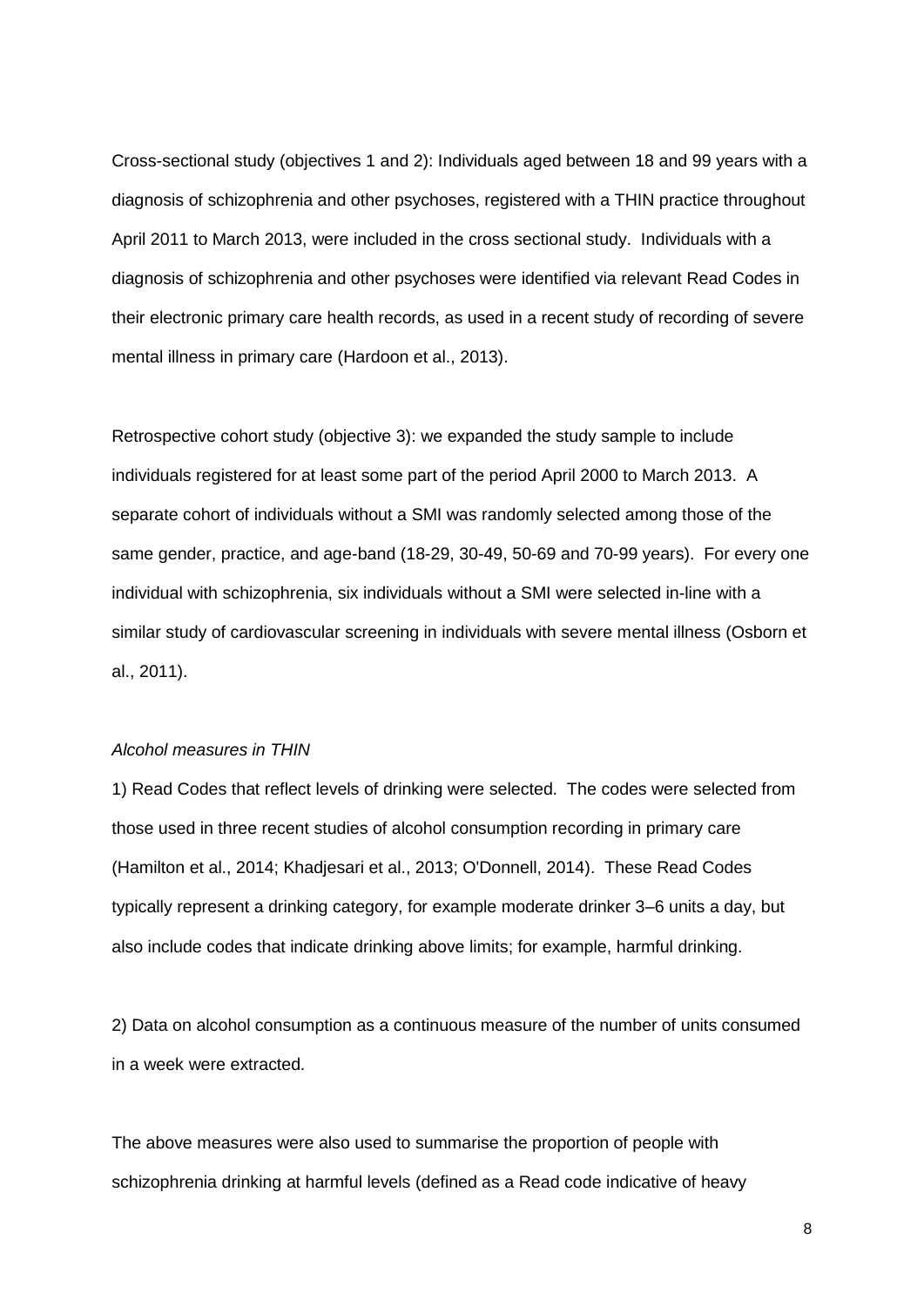drinking/ alcohol problem or a record of >35 units per week for women and >50 units per week men) (Department of Health, 2008; Prime Minister's Strategy Unit, 2004).

3) Read Codes that indicate the types of screening tool used were also included to determine how many people had completed a validated screening test. Results from validated screening tests are sometimes entered as free text and therefore not extractable for this study.

# *Analysis*

To describe how alcohol consumption has been recorded in individuals with schizophrenia and other psychoses in primary care (objective 1), we computed the numbers of individuals with schizophrenia, registered with a practice between April 2011 and March 2013, who had Read codes for level of drinking and screening tests, and quantity measures for alcohol consumption during this period.

To describe how the recording of alcohol consumption in individuals with schizophrenia and other psychoses varies by socio-demographic factors, registration status and region (objective 2), the proportions of men and women with schizophrenia with an alcohol record between April 2011 and March 2013 and relative "risk" of recording of alcohol were presented by socio-demographic factors (age, sex, social deprivation), registration status and geographic region. Poisson regression was chosen here to enable computation of risk ratios as opposed to odds ratios to aid interpretation (Davies et al., 1998). Relative "risks" were obtained from Poisson regression with robust standard errors to account for clustering of individuals within general practices. Random effects regression modelling, with individuals nested in general practices, was used to examine the extent of practice variation in alcohol recording (Cameron et al., 2013).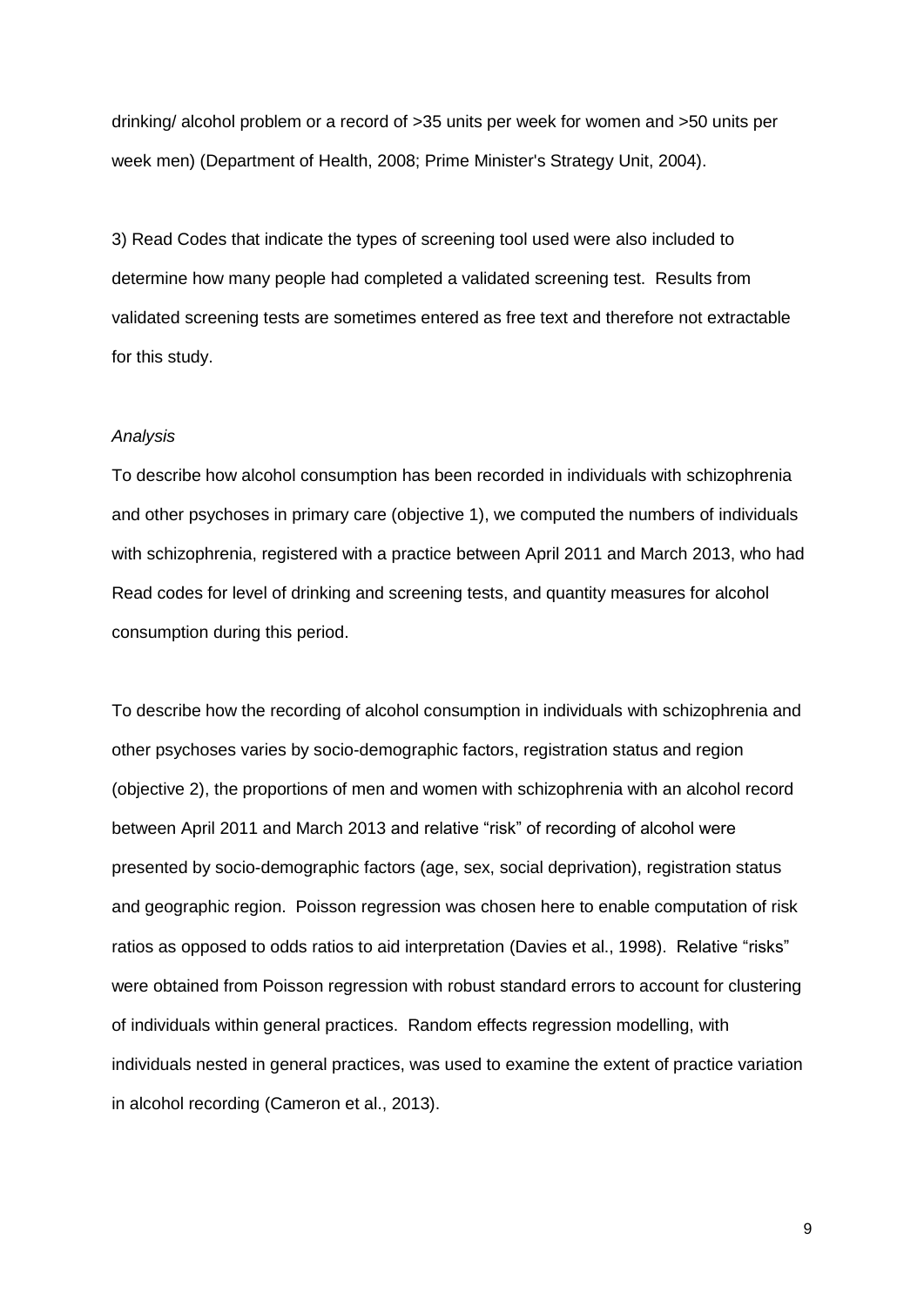To evaluate the impact of QOF incentives in individuals with versus without schizophrenia and other psychoses (objective 3), eligible individuals entered the retrospective cohort study at the latest of: registration, practice Acceptable Computer Usage and Acceptable Mortality Reporting date, 1 April 2000, 18<sup>th</sup> birthday, schizophrenia diagnosis date (or schizophrenia diagnosis date of matched individual with schizophrenia, among those without schizophrenia). Individuals left the study at the earliest of: date of death, when they leave the practice, the practice leaves THIN, 31 March 2013, or they reach 100 years of age. Rates of alcohol consumption recording were computed among those with and without schizophrenia during every two financial years follow-up period, between 1<sup>st</sup> April 2000 and 31 March 2013. Rates of alcohol consumption records in individuals with schizophrenia were compared with individuals without schizophrenia using Poisson regression, with robust standard errors to take into account potential clustering within practices. An interaction between schizophrenia status (yes or no) and calendar period (as a categorical variable, with categories for each two financial year period) was included to assess whether variations in recording among individuals with versus without schizophrenia have changed over time, in particular according to the four time periods described above. Poisson regression was chosen here as it enables proper treatment /accounting of the varying person-time each individual contributed to the analysis. Further, Poisson regression was appropriate for this time-trend analysis given the limited number of time-points (six two-yearly periods, reflecting the reporting periods of QOF), which makes alternative time-series analysis unsuitable. Age, gender, deprivation and UK region were included as covariates. All analyses were conducted in STATA version 13 (StataCorp., 2013).

# **Results**

*Recording of alcohol consumption in people with schizophrenia in primary care* In total, 14,860 individuals from 409 general practices aged 18-99 years with schizophrenia (or other psychoses) were identified throughout the period 1 April 2011 to 31 March 2013. There were 8,068 men (54%) and 6,792 (46%) women. The mean ages (standard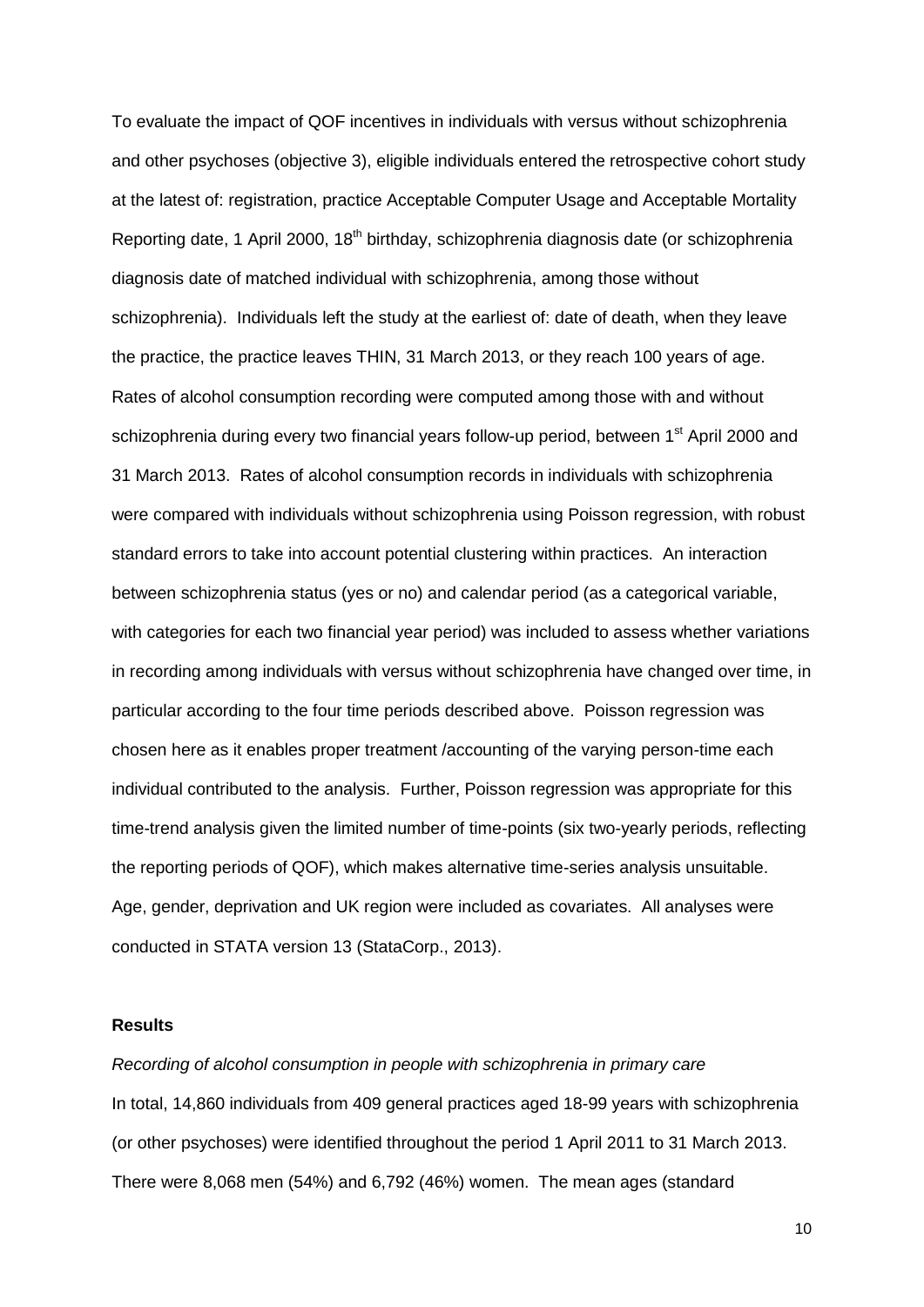deviation) at the start of the period were 40 years (19.4) and 49 years (19.6) for men and women respectively. There was a median of 32 individuals (interquartile range 20 to 48) with a record of schizophrenia per general practice. Out of the 14,860 individuals, 881 (6%) were "newly registered" at the start of the period (i.e. had registered with the practice in the year prior to the period). The proportion of people with schizophrenia drinking at higher risk / harmful levels was 21% (1,658/8,068) in men and 10% (655/6,792) in women. There was considerable variation in recording levels between general practices, ranging from 42% to 100% (p<0.001 for practice level variation from random effects regression modelling).

Out of the 14,860 individuals, 11,585 (78%) had a relevant alcohol consumption record during this period, with data recorded as a Read Code for units in a week (only) (5,985, 52%), units of alcohol in a week (only) (3,151, 27%), a Read Code for type of screening test used (only) (38, 0.33%), or more than one of these methods of recording (2,411, 21%) (Figure 1). Of the 8,257 records comprising Read codes for alcohol consumption, 8,150 (99%) were codes found in the Quality and Outcomes Framework for severe mental illness business rules (QOF for SMI) (The NHS Information Centre - QOF Business Rules team, 2011). Appendix 1 and 2 list the Read codes used in this study to indicate level of alcohol consumption and screening test administered, respectively.

# *Recording of alcohol consumption in people with schizophrenia by socio-demographic factors, registration status and region*

Over 80% (5,435/6,664) of individuals aged 50–79 years had an alcohol consumption record, compared with 67% (650/978) of men and 72% (320/445) of women under the age of 30 (Table 1). The proportion of people with an alcohol consumption record in the least deprived quintile was 75% (1,371/1,840), compared with around 80% (3,318/4,136) in the most deprived quintile for both men and women (Table 1). There was also a statistically significant regional variation in alcohol consumption recording (overall p-values comparing all regions of p=0.02 and p=0.003 among men and women respectively, indicative of some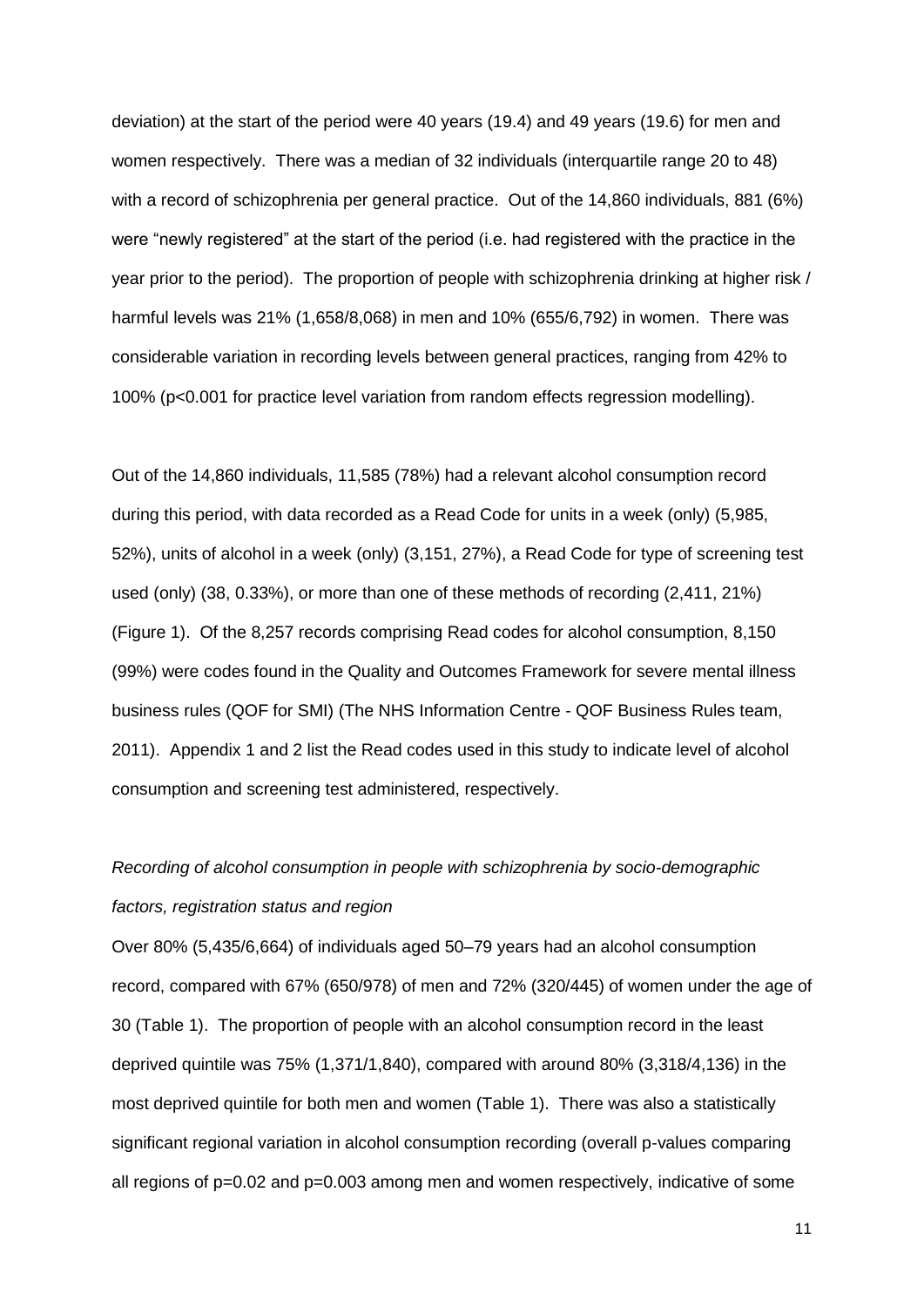differences between regions). Recording rates appeared highest in London and lowest in the East Midlands (Table 1). There were no statistically significant differences in recording levels by registration status.

*Impact of the severe mental illness QOF on alcohol consumption recording over time* Between April 2000 and April 2013, there were 34,440 individuals with schizophrenia or other psychoses and 226,984 individuals without a severe mental illness identified as a matched cohort; a total of 261,424 individuals from 484 general practices. There were a median of 162 (interquartile range: 89 to 264) individuals with schizophrenia or other psychoses and 1167 (interquartile range: 624 to 1908) individuals without a severe mental illness per general practice. Table 2 provides demographic characteristics of people with and without schizophrenia. Rates of alcohol recording increased rapidly over time among those with schizophrenia or other psychoses (Table 3 and Figure 2). In contrast, there appears to be only a modest increase in recording rates among individuals without a severe mental illness over time. Prior to April 2004, rates of alcohol recording among those individuals with schizophrenia or other psychoses were on par with or lower than those among individuals without a severe mental illness (rate ratios of 0.89 and 0.99) (Table 3), but after April 2004, were higher, with the gap widening over time (rate ratio of 1.34 in April 2004 to March 2006 to a rate ratio of 3.80 in the most recent time period).

Among individuals with schizophrenia or other psychoses, the alcohol recording rate ratio per annum increase in calendar time was 1.19 (95% CI 1.18 to 1.20), corresponding to a total percentage increase over the 13 year period of 839% (more than 8-fold increase). By contrast, among individuals without a severe mental illness, the alcohol recording rate ratio per annum increase in calendar time was 1.04 (95% CI 1.03 to 1.05), corresponding to a total percentage increase over the 13 year period of 62%. The difference in the time trends in alcohol recording between individuals with and without schizophrenia was statistically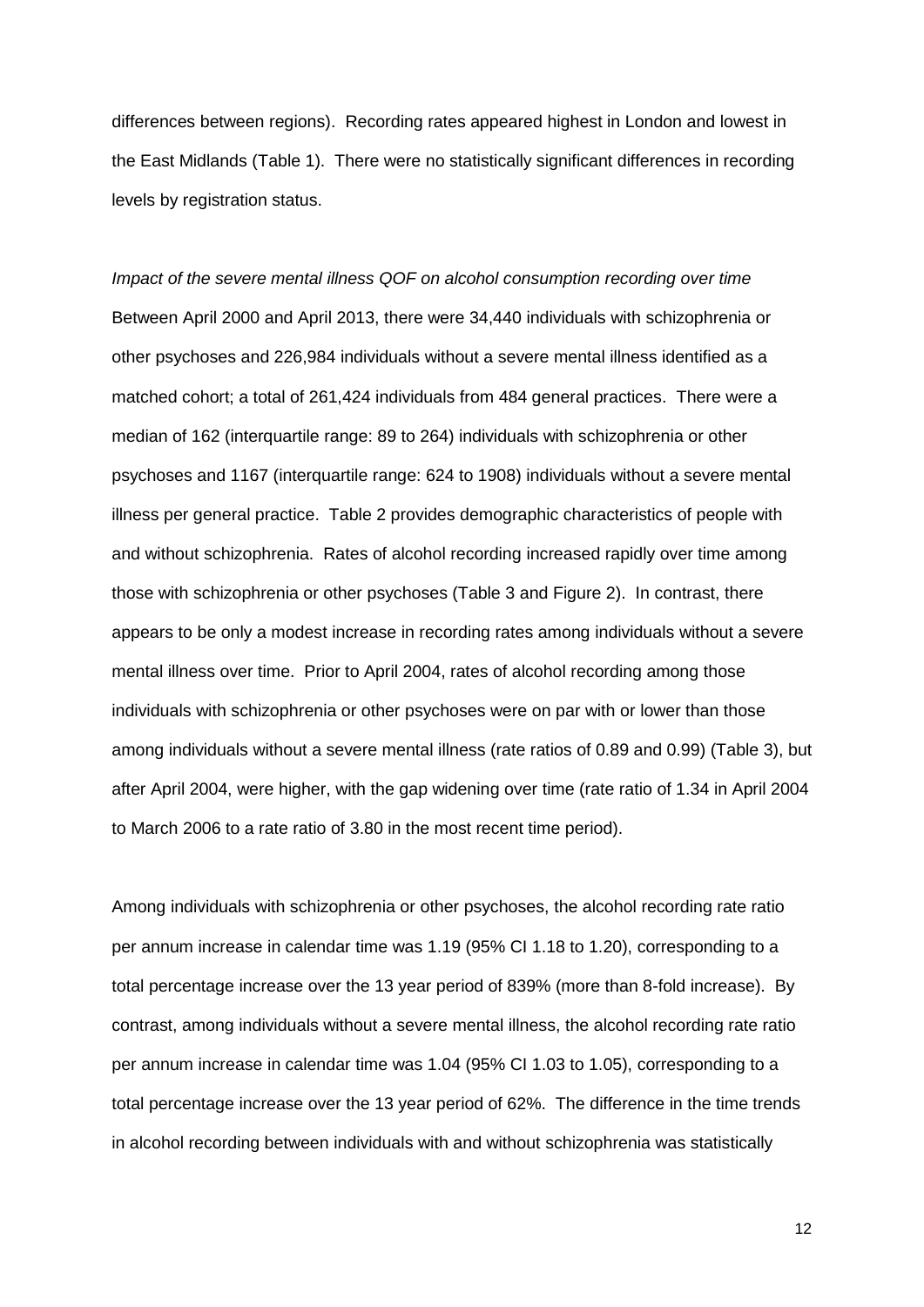significant (p<0.001 for interaction between time period and patient group: with and without schizophrenia)

#### **Discussion**

The majority of individuals with schizophrenia and other psychoses included in this study had an alcohol consumption record (78%, 11,585/14,860). Around 21% (1,658/8,068) of men and 10% (655/6,792) of women with schizophrenia were recorded as drinking at higher risk / harmful levels. Alcohol consumption recording varied statistically significantly by age, deprivation and region. Highest levels of recording were observed among those aged between 50 and 79 years, those with highest levels of deprivation and in London. Further analyses are needed to confirm differences between age categories, deprivation quintiles and regions to explore possible explanations for the differences. The recording of alcohol consumption increased dramatically following the introduction of the severe mental illness QOF, with an 839% rise (more than 8-fold increase) over the 13 year period. The most substantial rise occurred after the introduction of the indicator for alcohol consumption recording in April 2011.

This study found recording of alcohol consumption in primary care to occur in 78% of individuals with schizophrenia and other psychoses (April 2011 to March 2013), rising to 86% when individuals with exemption records were excluded. Perhaps unsurprisingly, 99% of Read codes used to record alcohol consumption in the current study were those provided in the severe mental illness QOF business rules (The NHS Information Centre - QOF Business Rules team, 2011), thereby enabling financial reimbursement. Conversely, in a study of alcohol consumption recording in *newly* registered patients in UK primary care, the codes necessary for recompense by a different pay for performance scheme (i.e. the Directed Enhanced Service) were rarely used – 9% (25,975/292,376) of patients completed a validated screening test, such as the AUDIT, AUDIT-C or the FAST (Khadjesari et al., 2013). The most plausible explanation for this finding is that the incentive offered by the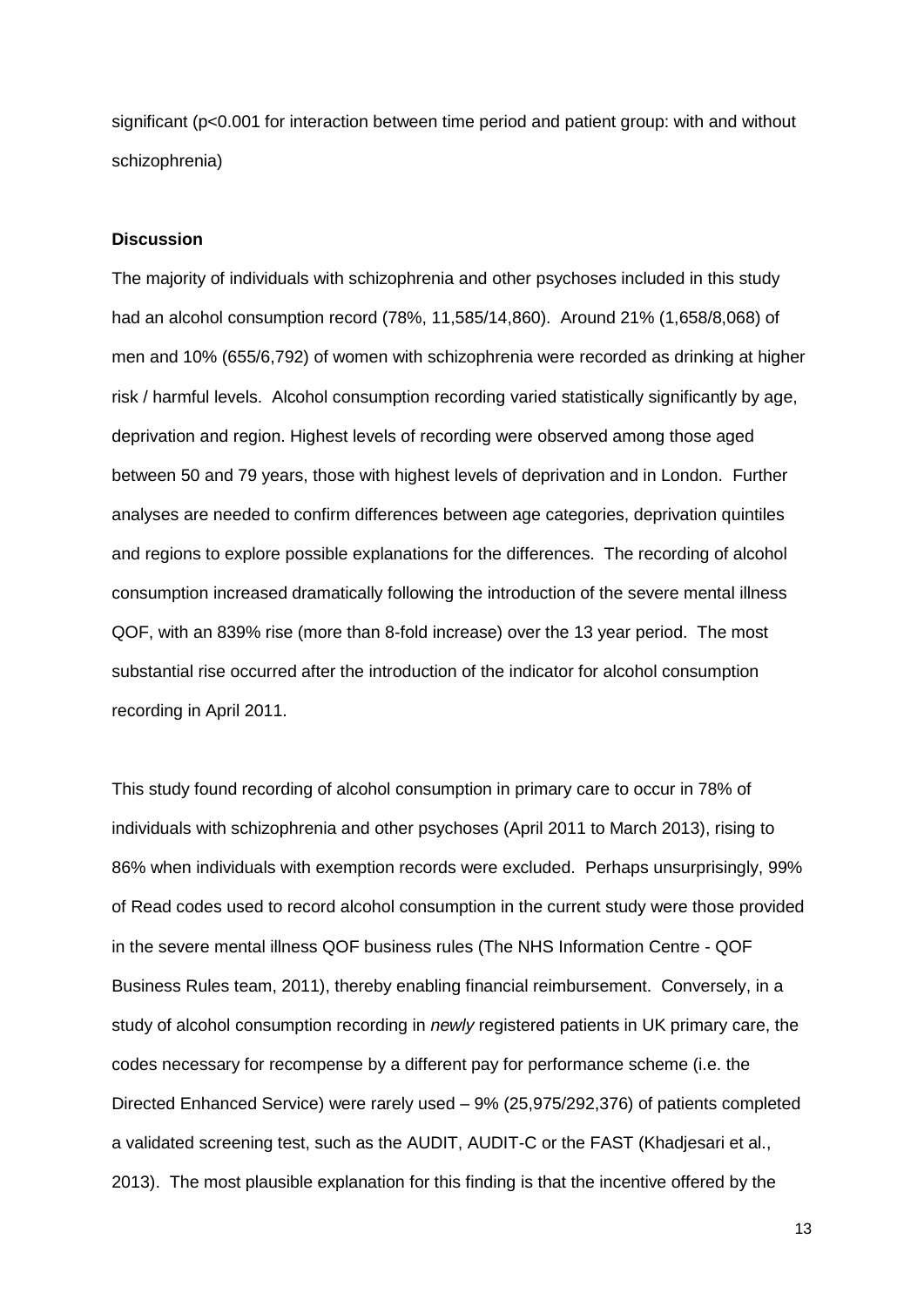Directed Enhanced Service was substantially lower than that offered by the QOF (£2.38 per patient vs. £133.76 per point (up to 4 QOF points) in 2012/2013 respectively), and therefore has less influence on practitioner behaviour.

The Directed Enhanced Service pay for performance scheme, which ran from April 2008 to April 2014, was an attempt to broaden the delivery of alcohol screening in primary care to a population level, by incentivising alcohol screening among *newly* registered patients. A study of 16 primary care practices in North East England found better rates of alcohol screening and brief intervention recording in practices receiving Directed Enhanced Service incentives versus those not receiving incentives between 2010 and 2011 (3.73%, 95% CI: 3.65-3.89 vs 0.05%, 95% CI: 0.03-0.08; p <0.001) (O'Donnell, 2014). However, the national primary care data analysed in the current study found no statistically significant differences in alcohol recording by registration status, again suggesting that the magnitude of the incentive reflects the degree of uptake of the activity. These findings are reinforced by a qualitative interview study with general practitioners, which found QOF incentives to be given priority above other incentive schemes because of their substantial contribution to practice income (O'Donnell, 2014). If alcohol screening is to be delivered at a population level, QOF incentives should be extended to all patient groups, especially in-light of their cost effectiveness relative to other implementation strategies (Angus et al., 2014).

The QOF has been criticised for incentivising recording practice, rather than quality of care, and is considered a move in the opposite direction from holistic, patient-centred practice that promotes self-management (Dixon et al., 2010). As a result, primary care practice is now seen as being task oriented, and where one-activity supersedes another, may result in detrimental effects on the quality of care for non-targeted patients. However, despite the failings of the QOF in this regard, it does appear to have an impact on alcohol consumption screening among patients with schizophrenia in this study. This is an important finding as these patients have high rates of harmful drinking compared with the general population: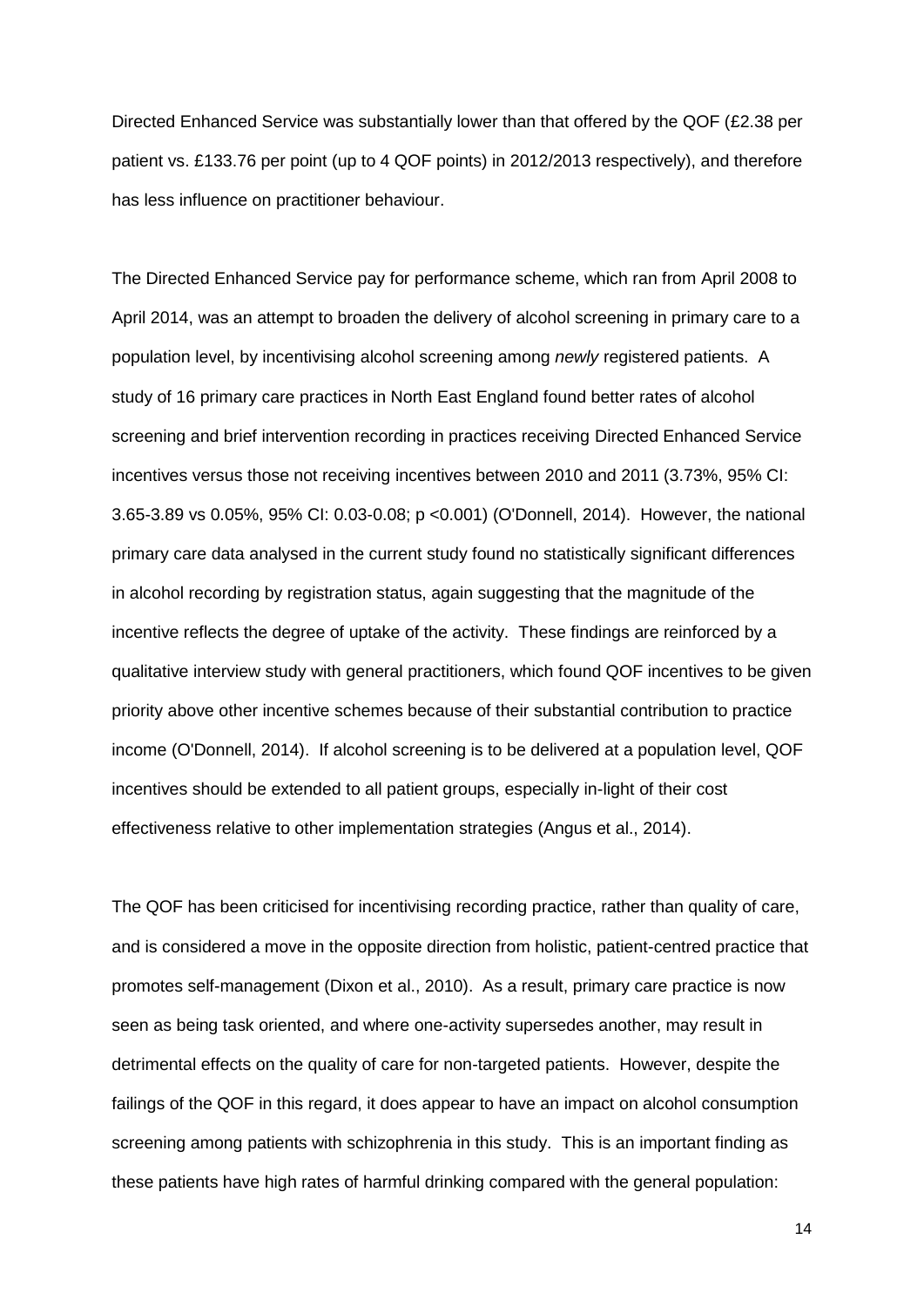21% men and 10% women with schizophrenia (2011-2013) vs. 1% men and 0.5% women who were *newly* registered with a UK general practice (2007-2009) (Khadjesari et al., 2013). It is important to note that the QOF indicator only provides recompense for the recording of alcohol consumption among patients with SMI and does not incentivise provision of treatment, leading to uncertainty over the extent to which patients with schizophrenia are supported in reducing their drinking. NICE guidance on the assessment and management of psychosis with substance misuse advocates the referral of patients identified in primary care to secondary care mental health services for assessment and further management (National Collaborating Centre for Mental Health (UK), 2011). Psychosocial treatment is advocated for patients drinking at harmful and dependent levels without severe mental illness (NICE clinical guidance 115, 2011), however, there is no evidence that psychosocial treatment (including assertive community outreach, intensive case management, motivational interviewing, cognitive behavioural therapy, contingency management or social skills training) reduces alcohol consumption or improves mental health in people with severe mental illness (Hunt et al., 2013), with most trials of poor methodological quality. Hunt et al's Cochrane review calls for robust research that uses validated outcome measures of clinical relevance to enable synthesis in future meta-analyses. Hunt et al also recommend that future trials evaluate brief interventions due to their potential cost-effectiveness and ease of integration within mental health services (Hunt et al., 2013).

# *Strengths and limitations*

This is the first study to look at the impact of the severe mental illness QOF on alcohol consumption recording among people with schizophrenia in a large nationally representative sample of individuals from general practices in the UK. Data on alcohol status in primary care rely on self-report in the absence of a gold standard approach to ascertaining alcohol intake. Self-report is the most widely used means of eliciting drinking behaviour in research with non-dependent drinkers, providing a valid, reliable and feasible approach when compared with biochemical markers, coverage of sales data and collateral reports (Connors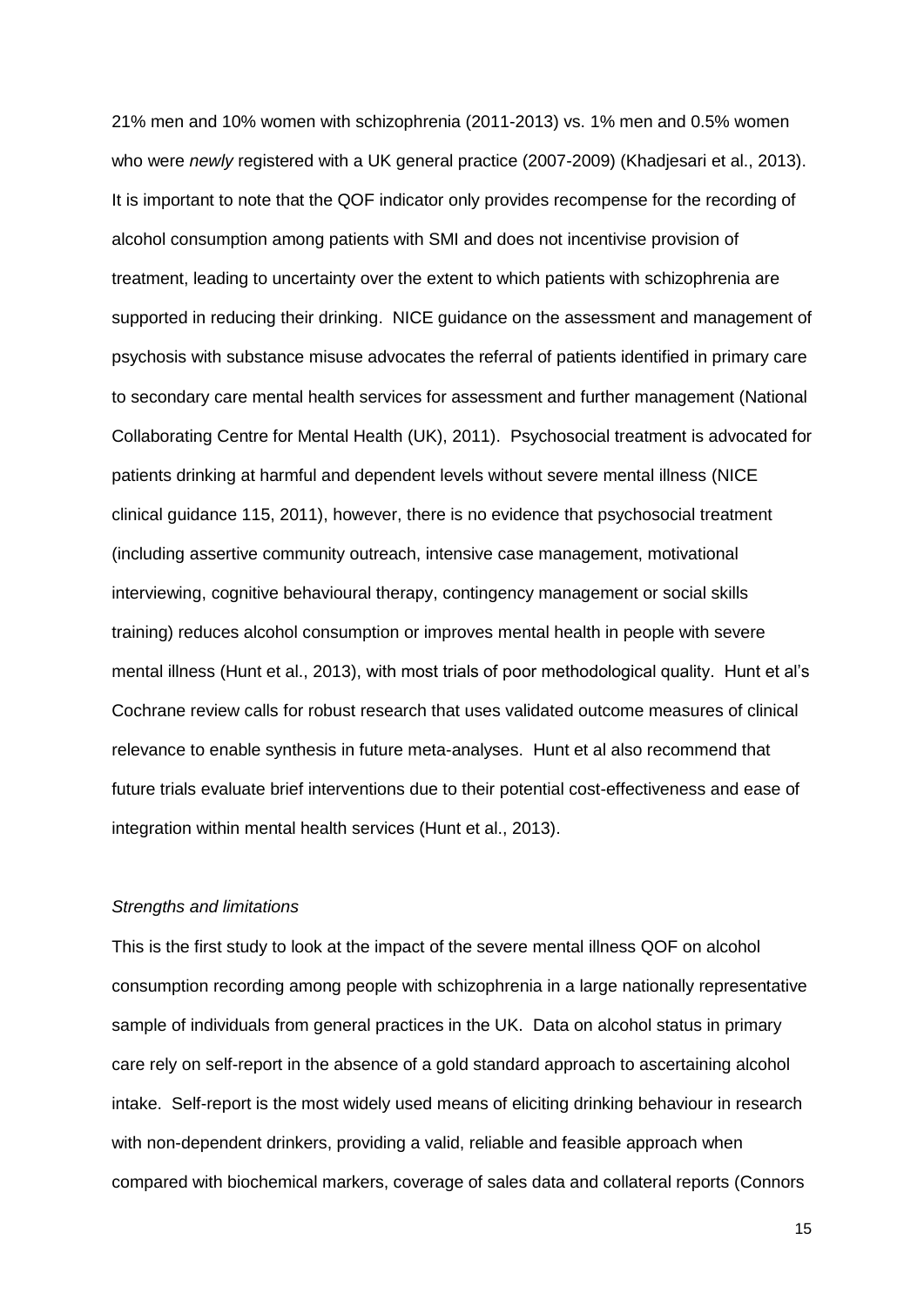and Maisto, 2003; Del Boca and Darkes, 2003; Midanik, 1988; Rehm, 1998). Finally, although we have data on whether an individual has completed a validated alcohol screening test, the results per se were not known, as they were recorded in the free text. Some of these results may be proxied as Read codes or number of units consumed in a week. However, it is important to determine the extent to which primary care practitioners are using validated tests to record alcohol consumption.

# *Implications*

Our findings suggest that the financial incentives provided by the alcohol indicator of the severe mental illness QOF appear to have had a substantial impact on alcohol consumption recording among people with schizophrenia in primary care. Further research is needed to better inform the evidence base on interventions for patients with schizophrenia identified as drinking at higher risk levels.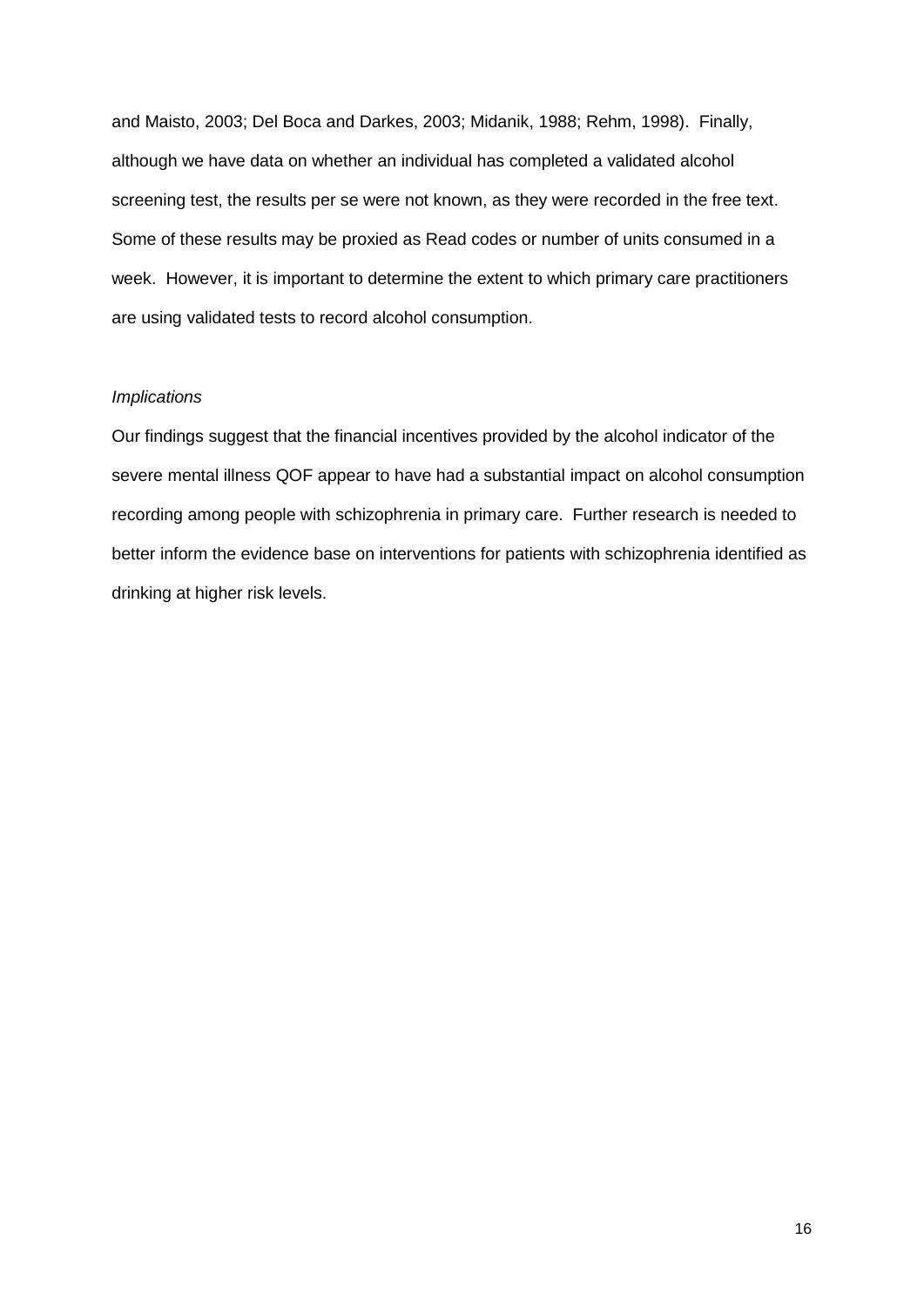Table 1: Proportions of men and women with a relevant alcohol record during the period

|                            | <b>MEN</b>       |                       |         | <b>WOMEN</b>     |                       |         |
|----------------------------|------------------|-----------------------|---------|------------------|-----------------------|---------|
|                            | Records/N (%)    | RR (95% CI)           | D       | Records/N (%)    | RR (95% CI)           | p       |
| All                        | 6247/8068 (77.4) |                       |         | 5338/6792 (78.6) |                       |         |
| Age, years                 |                  |                       |         |                  |                       |         |
| 18-29                      | 650/978 (66.5)   | $0.85$ (0.81 to 0.89) |         | 320/445 (71.9)   | 0.92 (0.86 to 0.98)   |         |
| 30-39                      | 1278/1737 (73.6) | 0.94 (0.90 to 0.97)   |         | 641/836 (76.7)   | $0.98$ (0.94 to 1.03) |         |
| 40-49                      | 1655/2109 (78.5) | 1                     |         | 1072/1380 (77.7) | 1                     |         |
| 50-59                      | 1243/1504 (82.6) | 1.06 (1.02 to 1.10)   |         | 1155/1442 (80.1) | 1.03 (0.99 to 1.07)   |         |
| 60-69                      | 896/1089 (82.3)  | 1.05 (1.02 to 1.09)   |         | 1002/1251 (80.1) | 1.04 (0.99 to 1.08)   |         |
| 70-79                      | 406/489 (83.0)   | 1.07 (1.02 to 1.12)   |         | 733/889 (82.5)   | 1.07 (1.02 to 1.11)   |         |
| 80-89                      | 112/151 (74.2)   | $0.97$ (0.88 to 1.06) |         | 363/476 (76.3)   | $0.99$ (0.93 to 1.05) |         |
| 90-99                      | 7/11(63.6)       | $0.81$ (0.51 to 1.27) |         | 52/73 (71.2)     | $0.92$ (0.8 to 1.06)  |         |
|                            |                  |                       | < 0.001 |                  |                       | < 0.001 |
| Deprivation quintile*      |                  |                       |         |                  |                       |         |
| 1 (Least deprived)         | 646/867 (74.5)   | $0.94$ (0.89 to 0.98) |         | 725/973 (74.5)   | $0.93$ (0.88 to 0.98) |         |
| 2                          | 858/1121 (76.5)  | 0.96 (0.92 to 1.00)   |         | 849/1083 (78.4)  | 0.98 (0.94 to 1.02)   |         |
| 3                          | 1157/1543 (75.0) | 0.94 (0.90 to 0.98)   |         | 1094/1411 (77.5) | 0.97 (0.93 to 1.01)   |         |
| 4                          | 1605/2054 (78.1) | 0.98 (0.95 to 1.01)   |         | 1333/1672 (79.7) | 0.99 (0.96 to 1.03)   |         |
| 5 (Most deprived)          | 1981/2483 (79.8) | 1                     |         | 1337/1653 (80.9) | 1                     |         |
|                            |                  |                       | 0.01    |                  |                       | 0.05    |
| UK region+                 |                  |                       |         |                  |                       |         |
| London                     | 874/1063 (82.2)  | 1                     |         | 753/897 (83.9)   | 1                     |         |
| East Midlands              | 68/100 (68.0)    | 0.83 (0.62 to 1.12)   |         | 70/117 (59.8)    | 0.72 (0.49 to 1.06)   |         |
| East of England            | 366/472 (77.5)   | 0.95 (0.88 to 1.03)   |         | 297/378 (78.6)   | $0.95$ (0.87 to 1.04) |         |
| <b>West Midlands</b>       | 481/625 (77)     | 0.94 (0.87 to 1.02)   |         | 462/570 (81.1)   | 0.97 (0.92 to 1.04)   |         |
| North East                 | 150/190 (78.9)   | 0.95 (0.88 to 1.04)   |         | 124/152 (81.6)   | 0.97 (0.89 to 1.05)   |         |
| North West                 | 845/1084 (78.0)  | 0.95 (0.89 to 1.01)   |         | 681/863 (78.9)   | $0.95$ (0.89 to 1.00) |         |
| Yorkshire & Humber         | 75/98 (76.5)     | 0.92 (0.82 to 1.03)   |         | 62/87 (71.3)     | 0.85 (0.62 to 1.16)   |         |
| Northern Ireland           | 341/423 (80.6)   | 0.98 (0.91 to 1.05)   |         | 304/363 (83.7)   | 1.00 (0.94 to 1.07)   |         |
| Scotland                   | 988/1269 (77.9)  | 0.93 (0.88 to 0.99)   |         | 789/1002 (78.7)  | $0.94$ (0.89 to 0.99) |         |
| South Central              | 675/869 (77.7)   | 0.96 (0.90 to 1.02)   |         | 637/801 (79.5)   | $0.96$ (0.92 to 1.01) |         |
| South East Coast           | 432/595 (72.6)   | 0.89 (0.83 to 0.95)   |         | 389/528 (73.7)   | 0.89 (0.83 to 0.95)   |         |
| South West                 | 461/643 (71.7)   | 0.87 (0.82 to 0.93)   |         | 390/549 (71.0)   | $0.86$ (0.79 to 0.93) |         |
| Wales                      | 491/637 (77.1)   | 0.94 (0.88 to 1.00)   |         | 380/485 (78.4)   | $0.94$ (0.88 to 1.00) |         |
|                            |                  |                       | 0.02    |                  |                       | 0.003   |
| <b>Registration status</b> |                  |                       |         |                  |                       |         |
| Not newly registered       | 5846/7531 (77.6) | 1                     |         | 5072/6448 (78.7) | 1                     |         |
| Newly registered           | 401/537 (74.7)   | 0.98 (0.93 to 1.03)   |         | 266/344 (77.3)   | $0.99$ (0.93 to 1.06) |         |
|                            |                  |                       | 0.4     |                  |                       | 0.9     |

April 2011-March 2013 and relative "risk" of recording of alcohol by demographic group

\*Deprivation measured using Townsend score +UK region (former Strategic Health Authorities in England, plus Scotland, Wales and N Ireland). RR = Relative risk, estimated from Poisson regression, adjusting for the other factors considered and for accounting for clustering of people within general practices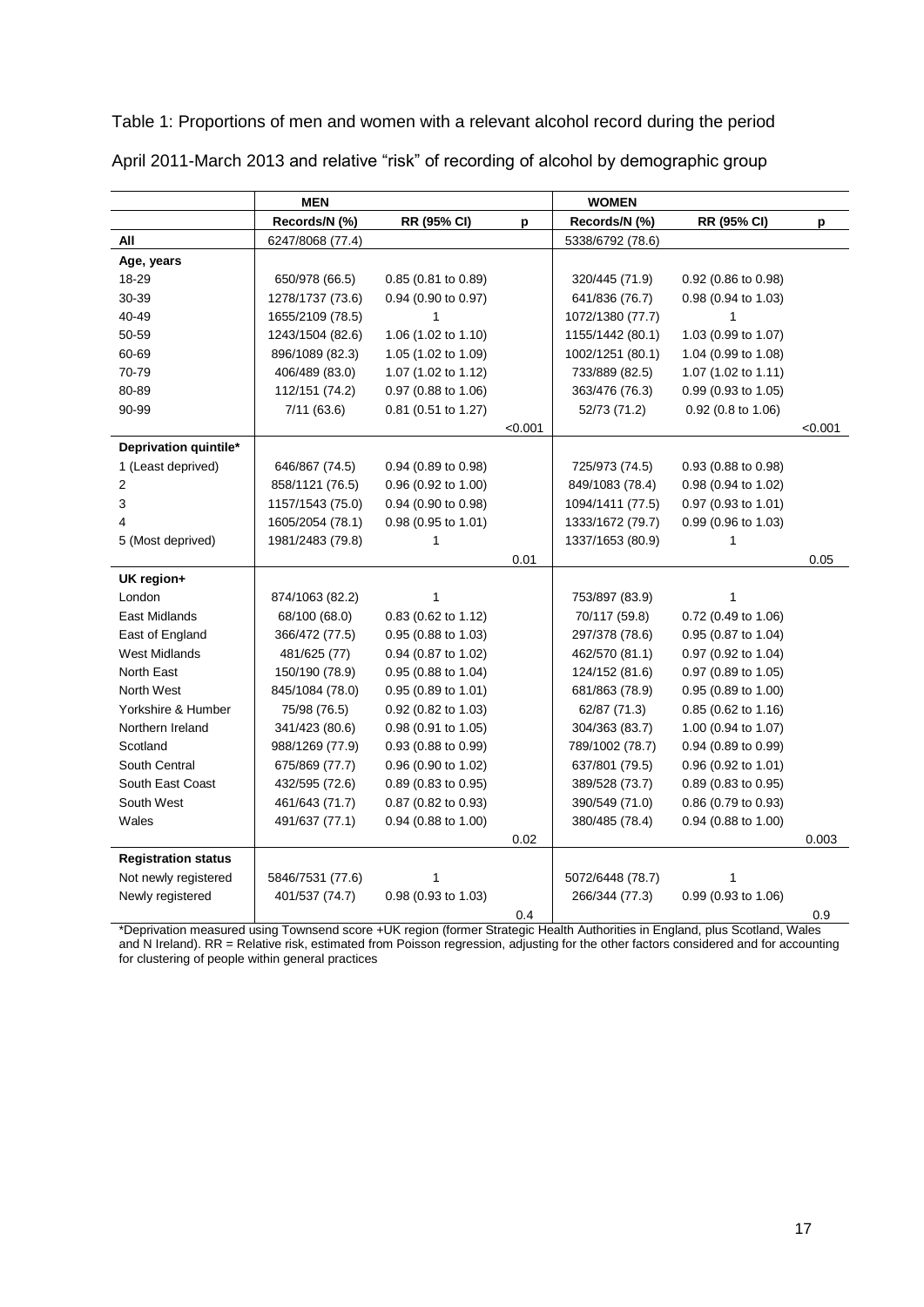Table 2: Baseline demographic characteristics in people with and without schizophrenia

# 2000-2013

|                                      | People with<br>schizophrenia | People without<br>schizophrenia |
|--------------------------------------|------------------------------|---------------------------------|
| <b>Total individuals</b>             | 34,440                       | 226,984                         |
|                                      | N(%                          | N (%)                           |
| Gender                               |                              |                                 |
| Men                                  | 18,540 (53.8)                | 123,543 (54.4)                  |
| Women                                | 15,900 (46.2)                | 103,441 (45.6)                  |
| Age, years                           |                              |                                 |
| 18-29                                | 6,274(18.2)                  | 43,151 (19.0)                   |
| 30-49                                | 13,627 (39.6)                | 89,457 (39.4)                   |
| 50-69                                | 9,299 (27.0)                 | 59,138 (26.1)                   |
| 70-99                                | 5,240 (15.2)                 | 35,238 (15.5)                   |
| <b>Townsend deprivation quintile</b> |                              |                                 |
| 1 (Least deprived)                   | 4,427 (12.9)                 | 49,243 (21.7)                   |
| 2                                    | 5,252 (15.3)                 | 46,676 (20.6)                   |
| 3                                    | 6,872 (20.0)                 | 48,729 (21.5)                   |
| 4                                    | 8,678 (25.2)                 | 45,989 (20.3)                   |
| 5 (Most deprived)                    | 9,211 (26.8)                 | 36,347 (16.0)                   |
| UK region                            |                              |                                 |
| London                               | 4,351 (12.6)                 | 27,908 (12.3)                   |
| <b>East Midlands</b>                 | 1,353(3.9)                   | 9,060(4.0)                      |
| East of England                      | 2,380 (6.9)                  | 15,803 (7.0)                    |
| <b>West Midlands</b>                 | 2,587(7.5)                   | 17,201 (7.6)                    |
| North East                           | 1,005(2.9)                   | 6,646(2.9)                      |
| North West                           | 4,083 (11.9)                 | 26,827 (11.8)                   |
| Yorkshire & Humber                   | 1,429(4.2)                   | 9,147(4.0)                      |
| Northern Ireland                     | 1,221(3.6)                   | 7,769 (3.4)                     |
| Scotland                             | 4,071 (11.8)                 | 26,231 (11.6)                   |
| South Central                        | 3,902 (11.3)                 | 26,059 (11.5)                   |
| South East Coast                     | 2,614(7.6)                   | 17,430 (7.7)                    |
| South West                           | 3,274 (9.5)                  | 22,381 (9.9)                    |
| Wales                                | 2,170 (6.3)                  | 14,522 (6.4)                    |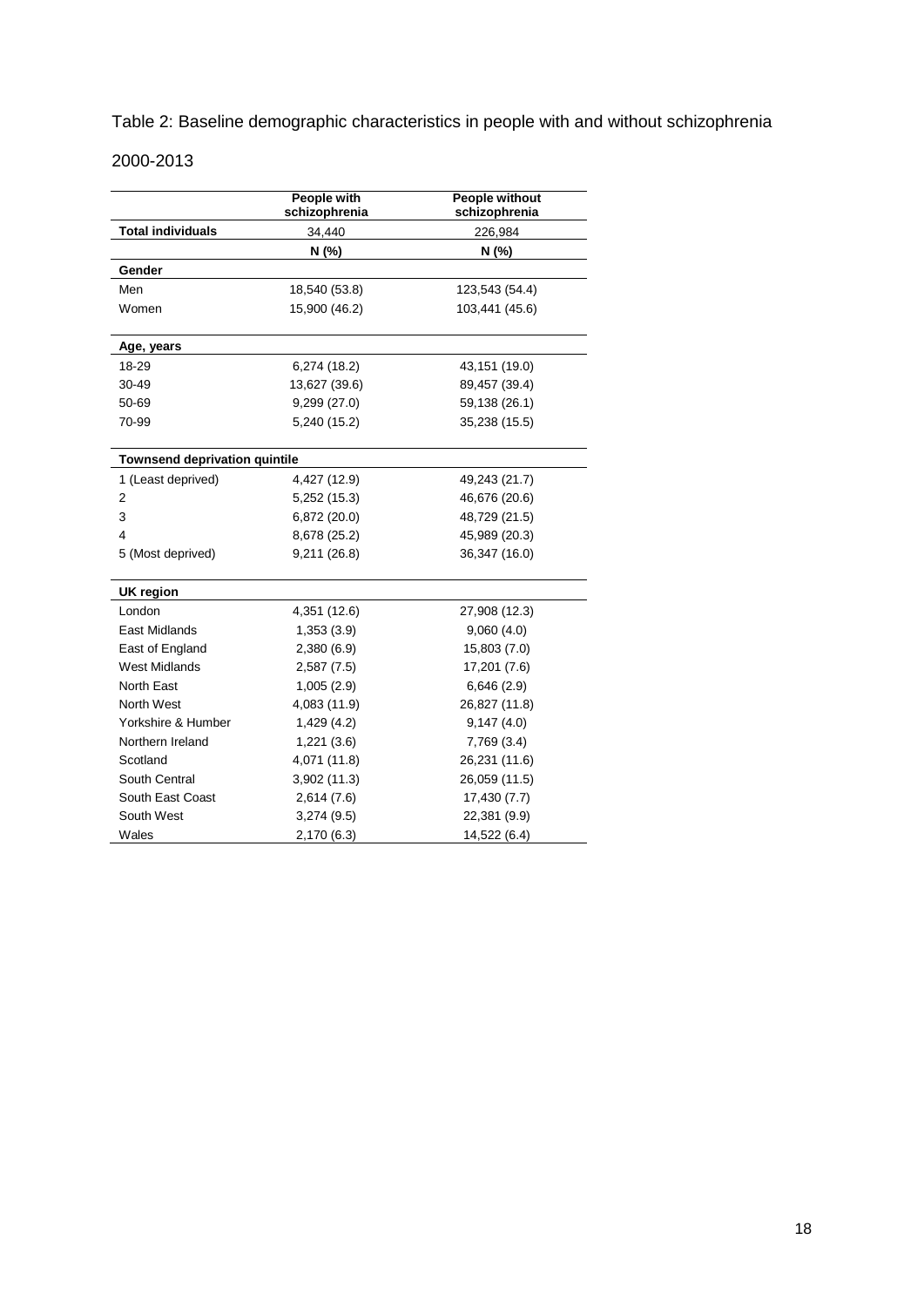|                          | <b>Individuals</b><br>with<br>Schizophrenia<br>and<br>psychoses |                          |                               |                                                                | <b>Individuals</b><br>without<br>Schizophrenia<br>and<br>psychoses |                                 |                               |                                                                |                                                               |         |
|--------------------------|-----------------------------------------------------------------|--------------------------|-------------------------------|----------------------------------------------------------------|--------------------------------------------------------------------|---------------------------------|-------------------------------|----------------------------------------------------------------|---------------------------------------------------------------|---------|
| Time period              | N                                                               | Total<br>person<br>years | No. with<br>alcohol<br>record | Rate of alcohol<br>recording per 1000<br>person-years (95% CI) | N                                                                  | <b>Total</b><br>person<br>years | No. with<br>alcohol<br>record | Rate of alcohol<br>recording per 1000<br>person-years (95% CI) | <b>Adjusted Rate</b><br>ratio* (95% CI) -<br>cases v controls | p       |
| 1 Apr 2000 - 31 Mar 2002 | 9,033                                                           | 15,177                   | 1,241                         | 81.8 (77.3 to 86.4)                                            | 54,198                                                             | 93,656                          | 8,339                         | 89.0 (87.1 to 91.0)                                            | $0.89(0.84 \text{ to } 0.96)$                                 | 0.001   |
| 1 Apr 2002 - 31 Mar 2004 | 12,303                                                          | 19,650                   | 3,043                         | 154.9 (149.5 to 160.5)                                         | 78,869                                                             | 129,750                         | 19,675                        | 151.6 (149.5 to 153.8)                                         | $0.99(0.95 \text{ to } 1.03)$                                 | 0.6     |
| 1 Apr 2004 - 31 Mar 2006 | 15,617                                                          | 22,436                   | 5,099                         | 227.3 (221.1 to 233.6)                                         | 106,136                                                            | 169,080                         | 27,571                        | 163.1 (161.2 to 165.0)                                         | 1.34 (1.28 to 1.41)                                           | < 0.001 |
| 1 Apr 2007 - 31 Mar 2009 | 18,128                                                          | 25,313                   | 7,306                         | 288.6 (282.1 to 295.3)                                         | 136,277                                                            | 219,761                         | 34,050                        | 154.9 (153.3 to 156.6)                                         | 1.79 (1.69 to 1.89)                                           | < 0.001 |
| 1 Apr 2009 - 31 Mar 2011 | 19,229                                                          | 24,265                   | 9,025                         | 371.9 (364.3 to 379.7)                                         | 151,126                                                            | 234,391                         | 40,034                        | 170.8 (169.1 to 172.5)                                         | 2.09 (1.96 to 2.22)                                           | < 0.001 |
| 1 Apr 2011 - 31 Mar 2013 | 19,545                                                          | 18,701                   | 13,515                        | 722.7 (710.6 to 735.0)                                         | 159,097                                                            | 243,134                         | 44,826                        | 184.4 (182.7 to 186.1)                                         | 3.80 (3.54 to 4.08)                                           | < 0.001 |
|                          |                                                                 |                          |                               |                                                                |                                                                    |                                 |                               |                                                                |                                                               |         |

Table 3: Alcohol recording rates and adjusted rate ratios comparing people with and without schizophrenia within each time period

\*Adjusted rate ratio comparing people with bipolar disorder to people without severe mental illness, from Poisson regression adjusting for age, gender, deprivation, UK region and accounting for clustering of people in general practices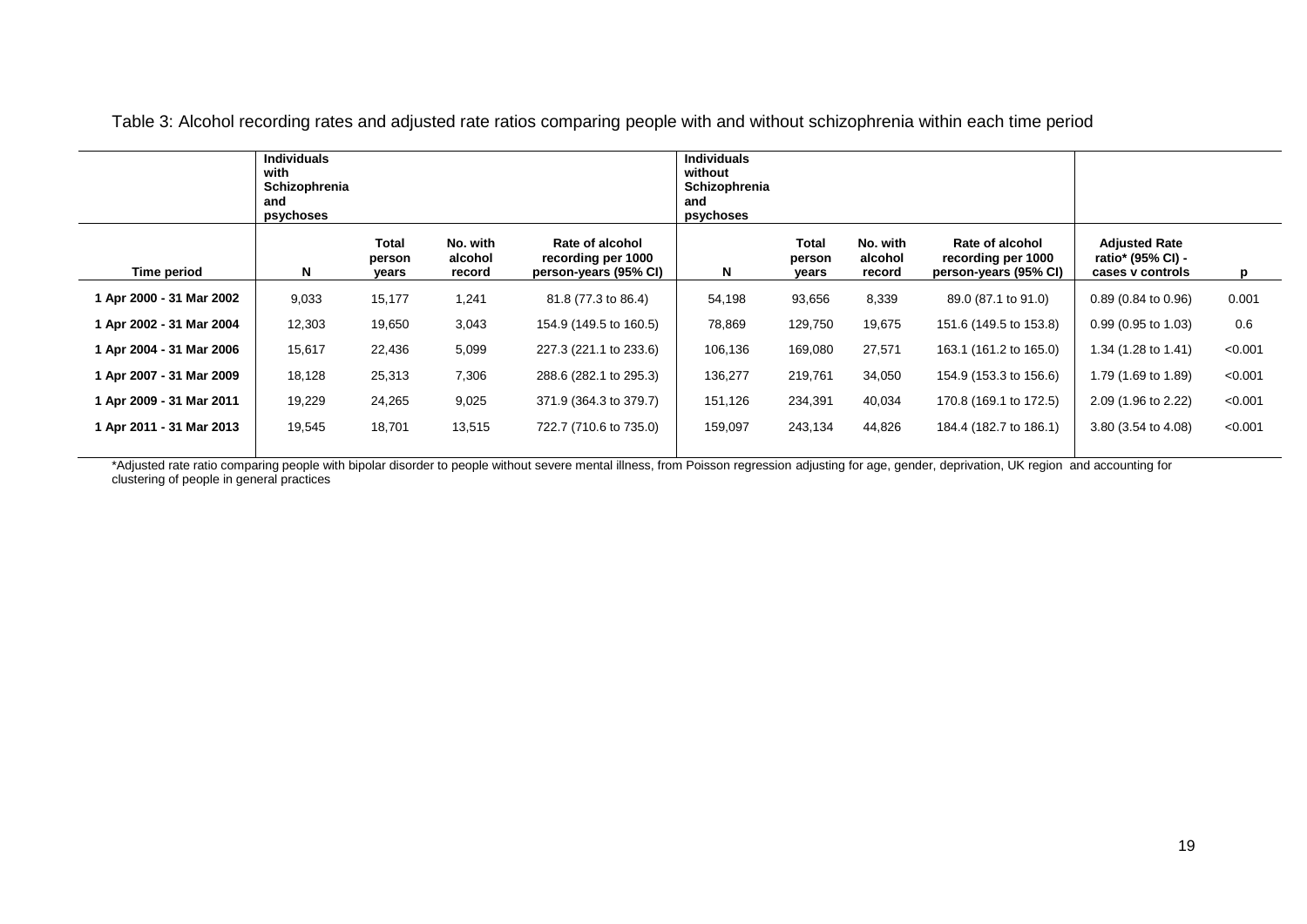

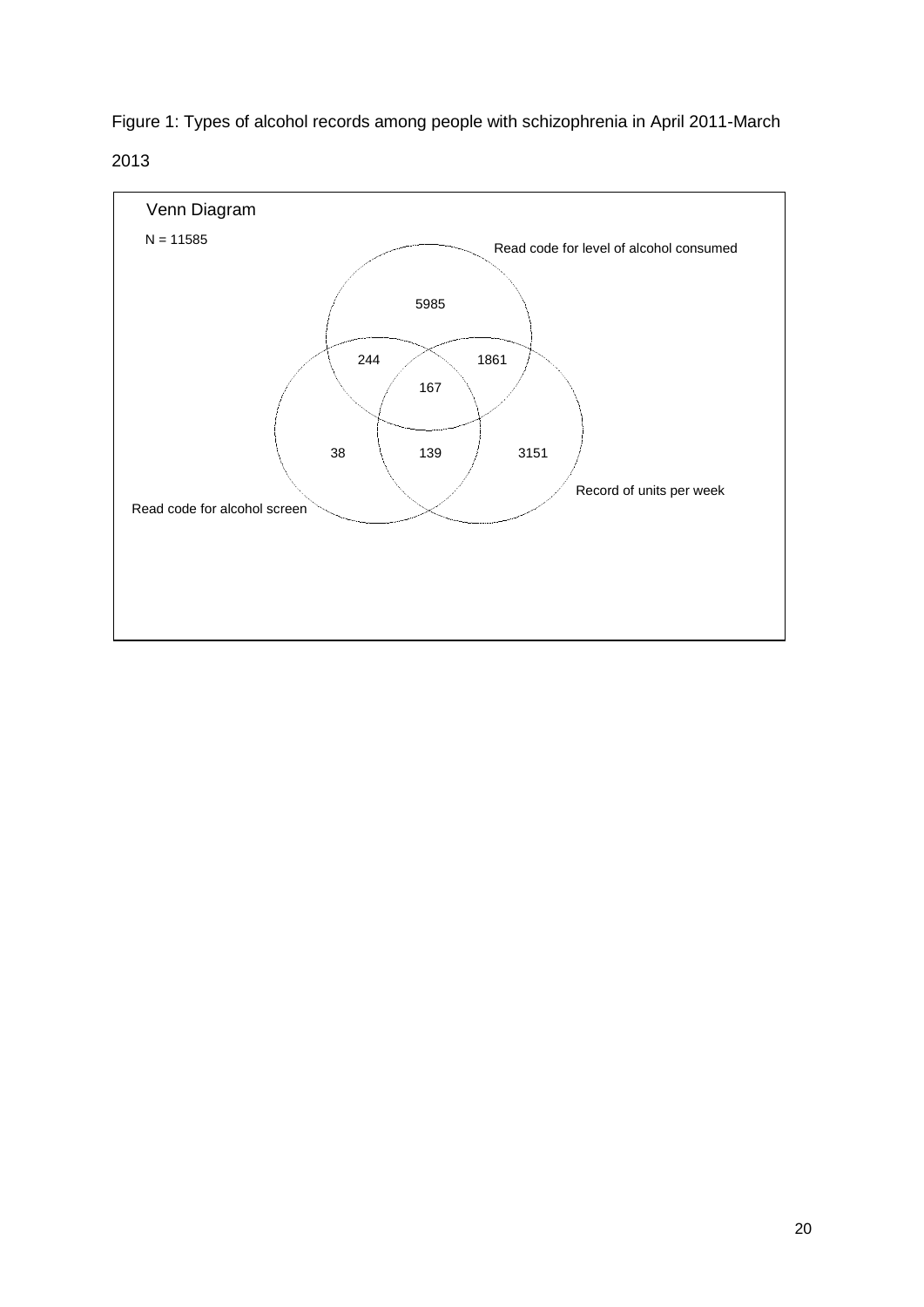Figure 2: Graph of alcohol recording rates over time, people with and without schizophrenia



KEY: Solid black line = men with schizophrenia; Dashed black line = women with schizophrenia; Solid grey line = men without schizophrenia; Dashed grey line = women without schizophrenia. Spikes with caps are 95% confidence interval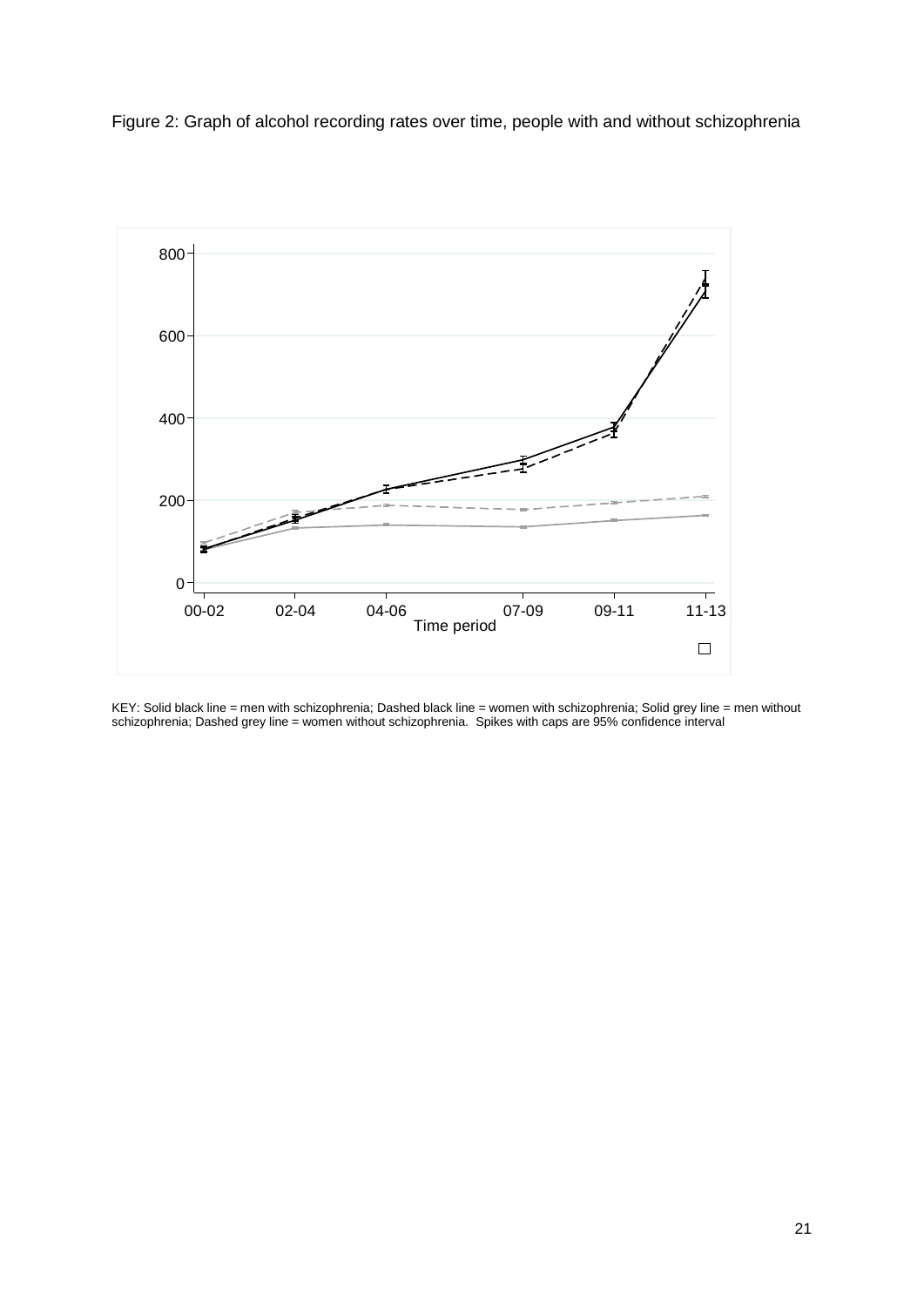# Appendix 1

|           |                                                            | In    |      |
|-----------|------------------------------------------------------------|-------|------|
| Read code | Description                                                | QOF?* | N    |
| 1361.00   | Teetotaller                                                | Yes   | 3603 |
| 1367.00   | Stopped drinking alcohol                                   | Yes   | 1690 |
| 1362.11   | Drinks rarely                                              | Yes   | 871  |
| 1362.12   | Drinks occasionally                                        | Yes   | 745  |
| 1362.00   | Trivial drinker - <1u/day                                  | Yes   | 309  |
| 1361.11   | Non drinker alcohol                                        | Yes   | 181  |
| 1363.00   | Light drinker - 1-2u/day                                   | Yes   | 154  |
| 1364.00   | Moderate drinker - 3-6u/day                                | Yes   | 135  |
| 136L.00   | Alcohol intake within recommended sensible limits          | Yes   | 132  |
| E2300     | Alcohol dependence syndrome                                | No.   | 59   |
| 1365.00   | Heavy drinker - 7-9u/day                                   | Yes   | 51   |
| 136K.00   | Alcohol intake above recommended sensible limits           | Yes   | 48   |
| 1361.12   | Non-drinker alcohol                                        | Yes   | 43   |
| 1366.00   | Very heavy drinker - >9u/day                               | Yes   | 33   |
| 136R.00   | Binge drinker                                              | Yes   | 27   |
| E23.12    | Alcohol problem drinking                                   | No.   | 25   |
| 136T.00   | Harmful alcohol use                                        | Yes   | 24   |
| 136J.00   | Social drinker                                             | Yes   | 19   |
| 136D.00   | Ex-heavy drinker - (7-9u/day)                              | Yes   | 14   |
| 136S.00   | Hazardous alcohol use                                      | Yes   | 12   |
| 136C.00   | Ex-moderate drinker - (3-6u/d)                             | Yes   | 10   |
| 1360.00   | Moderate drinker                                           | Yes   | 10   |
| 136P.00   | Heavy drinker                                              | Yes   | 10   |
| 136N.00   | Light drinker                                              | Yes   | 8    |
| 136B.00   | Ex-light drinker - (1-2u/day)                              | Yes   | 6    |
| 136E.00   | Ex-very heavy drinker-(>9u/d)                              | Yes   | 6    |
| E23.11    | Alcoholism                                                 | No.   | 6    |
| 136A.00   | Ex-trivial drinker (<1u/day)                               | Yes   | 5    |
| 136M.00   | Current non drinker                                        | No.   | 3    |
| 136W.00   | Alcohol misuse                                             | No.   | 2    |
| 136d.00   | Lower risk drinking                                        | Yes   | 2    |
| 1462.00   | H/O: alcoholism                                            | No    | 2    |
| E231z00   | Chronic alcoholism NOS                                     | No    | 2    |
| E250.00   | Nondependent alcohol abuse                                 | No    | 2    |
| 136Q.00   | Very heavy drinker                                         | Yes   | 1    |
| 136c.00   | Higher risk drinking                                       | Yes   | 1    |
| E230.00   | Acute alcoholic intoxication in alcoholism                 | No    | 1    |
| E23z.00   | Alcohol dependence syndrome NOS                            | No    | 1    |
| E250000   | Nondependent alcohol abuse, unspecified                    | No    | 1    |
| E250200   | Nondependent alcohol abuse, episodic                       | No    | 1    |
| Eu10100   | [X]Mental and behav dis due to use of alcohol: harmful use | No    | 1    |
| Eu10211   | [X]Alcohol addiction                                       | No    | 1    |
| 136Y.00   | Drinks in morning to get rid of hangover                   | No    | 0    |
| 136a.00   | Increasing risk drinking                                   | Yes   | 0    |
| 136b.00   | Feels should cut down drinking                             | No    | 0    |
| E230.11   | Alcohol dependence with acute alcoholic intoxication       | No    | 0    |
| E230000   | Acute alcoholic intoxication, unspecified, in alcoholism   | No    | 0    |
| E230100   | Continuous acute alcoholic intoxication in alcoholism      | No    | 0    |
| E230200   | Episodic acute alcoholic intoxication in alcoholism        | No    | 0    |
| E230300   | Acute alcoholic intoxication in remission, in alcoholism   | No    | 0    |
| E230z00   | Acute alcoholic intoxication in alcoholism NOS             | No    | 0    |
| E231.00   | Chronic alcoholism                                         | No    | 0    |
|           |                                                            |       |      |

#### **Read codes for level of alcohol consumed, and frequency of use among people with schizophrenia in April 2011-March 2013**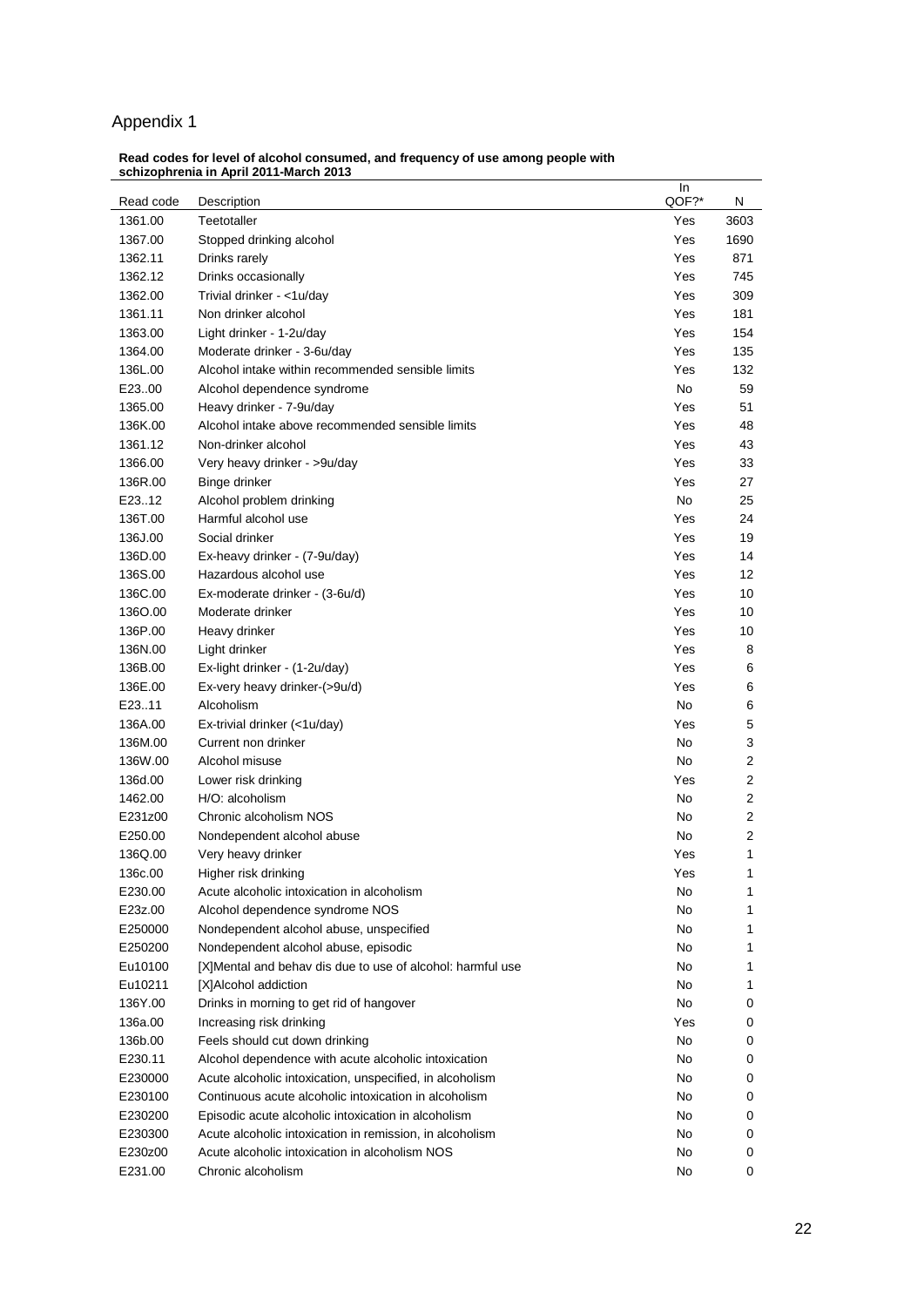| E231.11 | Dipsomania                                                                                                                                                                                                                                                                                                                                                                                                               | No  | 0 |
|---------|--------------------------------------------------------------------------------------------------------------------------------------------------------------------------------------------------------------------------------------------------------------------------------------------------------------------------------------------------------------------------------------------------------------------------|-----|---|
| E231000 | Unspecified chronic alcoholism                                                                                                                                                                                                                                                                                                                                                                                           | No  | 0 |
| E231100 | Continuous chronic alcoholism                                                                                                                                                                                                                                                                                                                                                                                            | No  | 0 |
| E231200 | Episodic chronic alcoholism                                                                                                                                                                                                                                                                                                                                                                                              | No  | 0 |
| E231300 | Chronic alcoholism in remission                                                                                                                                                                                                                                                                                                                                                                                          | No  | 0 |
| E250100 | Nondependent alcohol abuse, continuous                                                                                                                                                                                                                                                                                                                                                                                   | No  | 0 |
| E250300 | Nondependent alcohol abuse in remission                                                                                                                                                                                                                                                                                                                                                                                  | No  | 0 |
| E250z00 | Nondependent alcohol abuse NOS                                                                                                                                                                                                                                                                                                                                                                                           | No  | 0 |
| Eu10200 | [X]Mental and behav dis due to use alcohol: dependence syndr                                                                                                                                                                                                                                                                                                                                                             | No  | 0 |
| Eu10212 | [X]Chronic alcoholism                                                                                                                                                                                                                                                                                                                                                                                                    | No  | 0 |
| Eu10213 | [X]Dipsomania                                                                                                                                                                                                                                                                                                                                                                                                            | No  | 0 |
| ZV11300 | [V]Personal history of alcoholism<br>$\epsilon$ on $\epsilon$ and $\epsilon$ and $\epsilon$ and $\epsilon$ and $\epsilon$ and $\epsilon$ and $\epsilon$ and $\epsilon$ and $\epsilon$ and $\epsilon$ and $\epsilon$ and $\epsilon$ and $\epsilon$ and $\epsilon$ and $\epsilon$ and $\epsilon$ and $\epsilon$ and $\epsilon$ and $\epsilon$ and $\epsilon$ and $\epsilon$ and $\epsilon$ and $\epsilon$ and $\epsilon$ a | No. | 0 |

\*In QOF = Included in the list of codes eligible for recompense in the Quality and Outcomes Framework Pay for Performance Scheme for alcohol screening in people with severe mental illness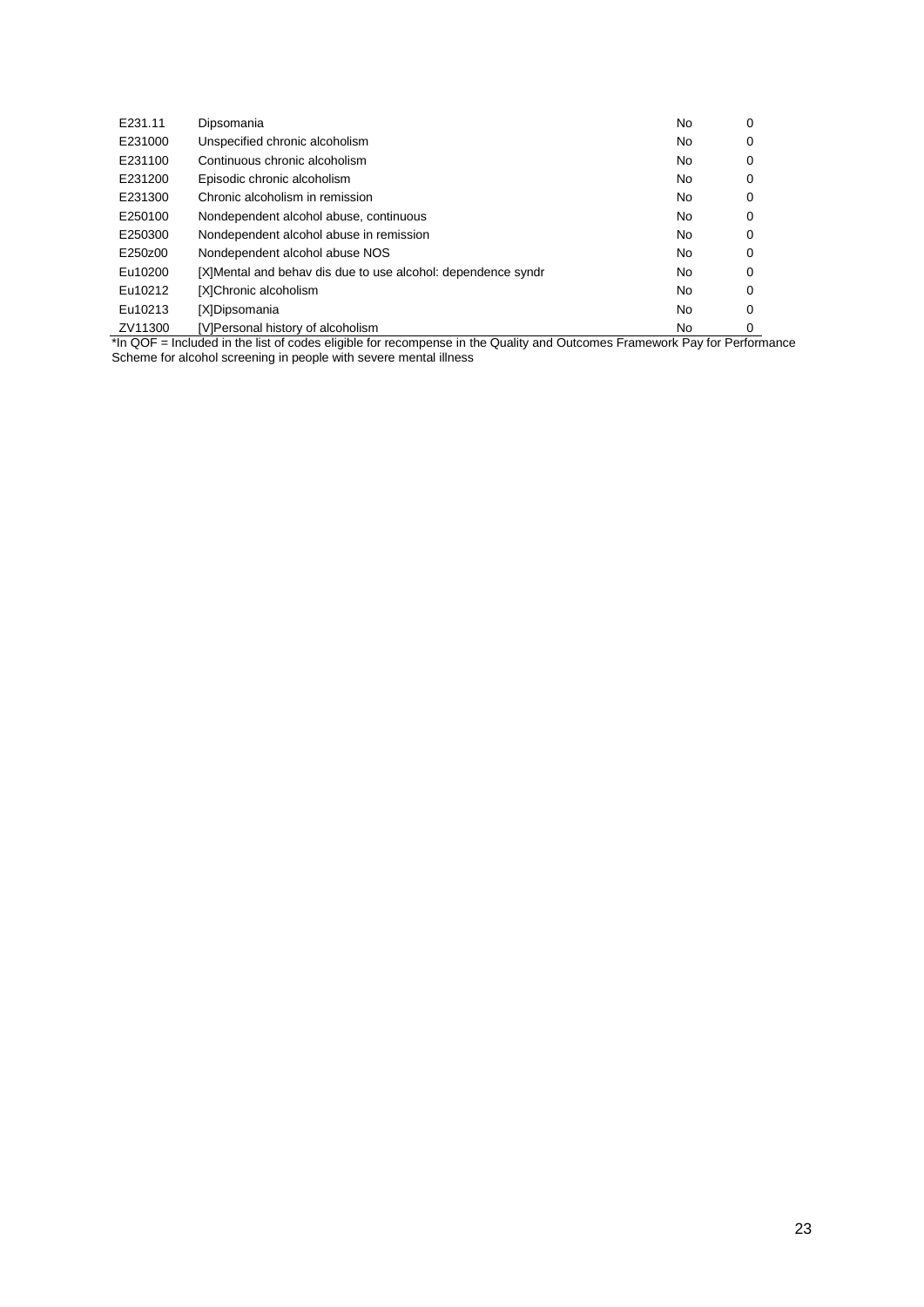# Appendix 2

#### **Read codes for screening and frequency of use among people with schizophrenia in April 2011-March 2013**

| Read code | Description                                                  | Ν            |
|-----------|--------------------------------------------------------------|--------------|
| 9k17.00   | Alcohol screen - AUDIT C completed                           | 263          |
| 9k16.00   | Alcohol screen - fast alcohol screening test completed       | 117          |
| 68S00     | Alcohol consumption screen                                   | 67           |
| 9k13.00   | Alcohol questionnaire completed                              | 36           |
| 9k15.00   | Alcohol screen - AUDIT completed                             | 35           |
| 38D3.00   | Alcohol use disorders identification test                    | 28           |
| 6892.00   | Alcohol consumption screen                                   | 16           |
| 388u.00   | Fast alcohol screening test                                  | 12           |
| 38D4.00   | Alcohol use disorder identificatn test consumptn questionnre | 5            |
| ZR1F.11   | AUDIT - Alcohol use disorders identification test            | 4            |
| ZR1F.00   | Alcohol use disorders identification test                    | 2            |
| ZRLfD00   | Hith Nat Outcome Scale item 3                                | 2            |
| 38Dz.00   | Severity of alcohol dependence questionnaire                 | $\mathbf{1}$ |
| 388j.00   | Cage questionnaire                                           | 0            |
| 38D2.00   | Single alcohol screening questionnaire                       | 0            |
| 38D5.00   | Alcoh use disor id test Piccinelli consumption questionnaire | 0            |
| 38Df.00   | Five-shot questionnaire on heavy drinking                    | 0            |
| 38Dz.11   | SADQ - Severity of alcohol dependence questionnaire          | 0            |
| 9k18.00   | Alcohol screen - AUDIT PC completed                          | 0            |
| ZR1E.00   | Alcohol dependence scale                                     | 0            |
| ZR1E.11   | ADS - Alcohol dependence scale                               | 0            |
| ZR1G.00   | Alcohol use inventory                                        | 0            |
| ZR31.00   | Cage questionnaire                                           | 0            |
| ZR3f.00   | Comprehensive drinker profile                                | 0            |
| ZR3f.11   | CDP - Comprehensive drinker profile                          | 0            |
| ZRBJ.00   | Drinking problem scale                                       | 0            |
| ZRBJ.11   | DPS - Drinking problem scale                                 | 0            |
| ZRLfD11   | HoNOS item 3                                                 | 0            |
| ZRLfD12   | HoNOS item 3 - alcohol/drug problem                          | 0            |
| ZRR00     | Inventory of drinking situations                             | 0            |
| ZRVK.00   | Last six months of drinking questionnaire                    | 0            |
| ZRa1.00   | Michigan alcoholism screening test                           | 0            |
| ZRa1.11   | MAST - Michigan alcoholism screening test                    | 0            |
| ZRa1100   | Brief Michigan alcoholism screening test                     | 0            |
| ZRa1111   | BMAST - Brief Michigan alcoholism screening test             | 0            |
| ZRa1200   | Short Michigan alcoholism screening test                     | 0            |
| ZRa1211   | SMAST - Short Michigan alcoholism screening test             | 0            |
| ZRaU.00   | Munich alcoholism test                                       | 0            |
| ZRaU.11   | MALT - Munich alcoholism test                                | 0            |
| ZRk6.00   | Severity of alcohol dependence questionnaire                 | 0            |
| ZRk6.11   | SADQ - Severity of alcohol dependence questionnaire          | 0            |
| ZRk9.00   | Short alcohol dependence data                                | 0            |
| ZRk9.11   | SADD - Short alcohol dependence data                         | 0            |
| ZV79100   | [V]Screening for alcoholism                                  | 0            |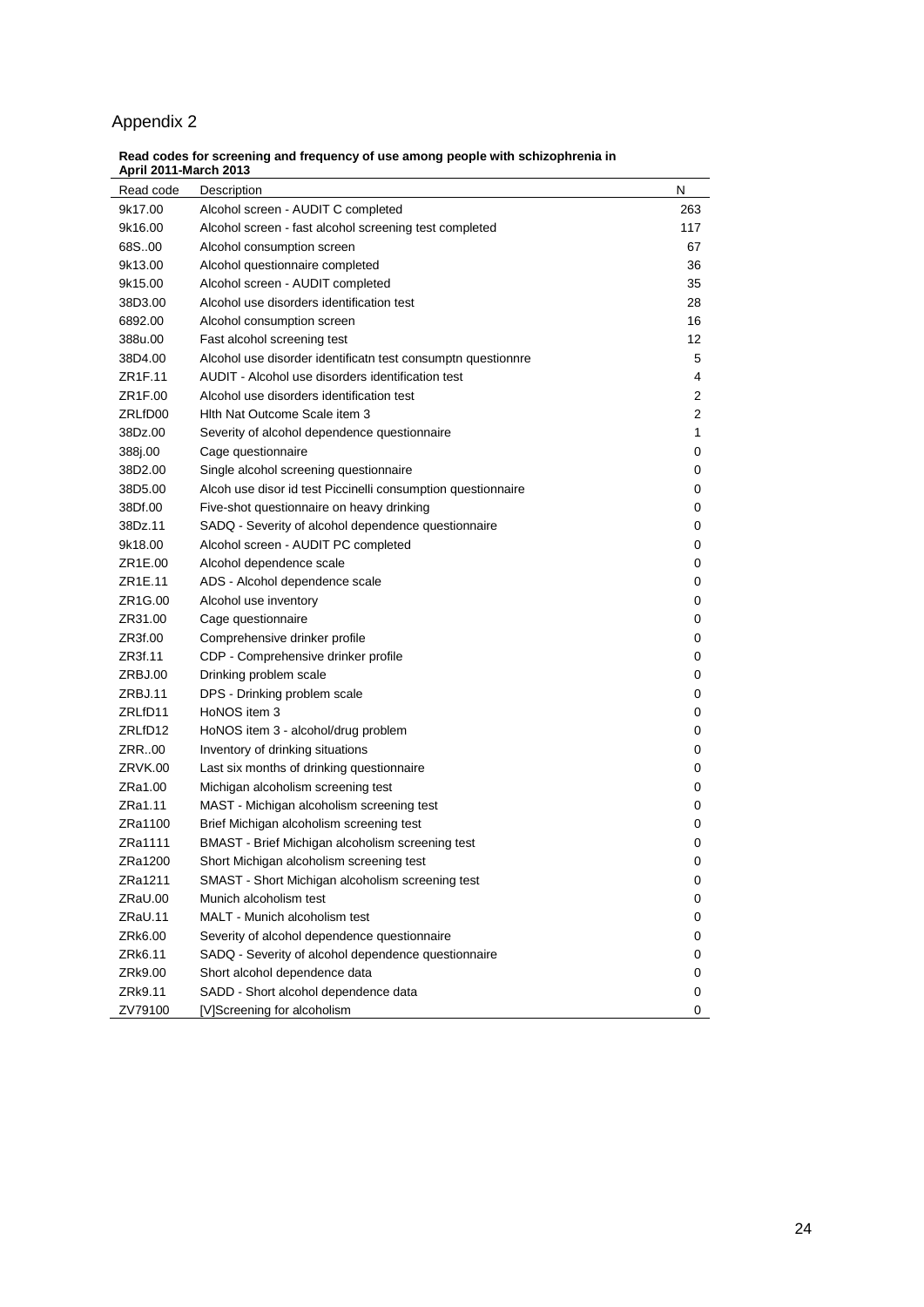# **Competing interests**

The authors declare that they have no competing interests.

# **Funding**

This research was carried out independently of the funders. The views expressed are those of the authors and not necessarily those of the funders.

# **Authors' contributions**

IN, IP and ZK conceived the study. ZK prepared the protocol and all authors contributed to the study design and edited the protocol. SLH extracted and cleaned the data, undertook the statistical analysis. ZK wrote the first draft of the manuscript. All authors contributed to, and have approved, the final manuscript

# **Acknowledgements**

Zarnie Khadjesari is currently a King's Improvement Science postdoctoral fellow at King's College London. King's Improvement Science is part of the Centre for Implementation Science at the National Institute for Health Research (NIHR) Collaboration for Leadership in Applied Health Research and Care South London. Sarah Hardoon is supported by a National Institute for Health Research School for Primary Care Research post-doctoral launching award.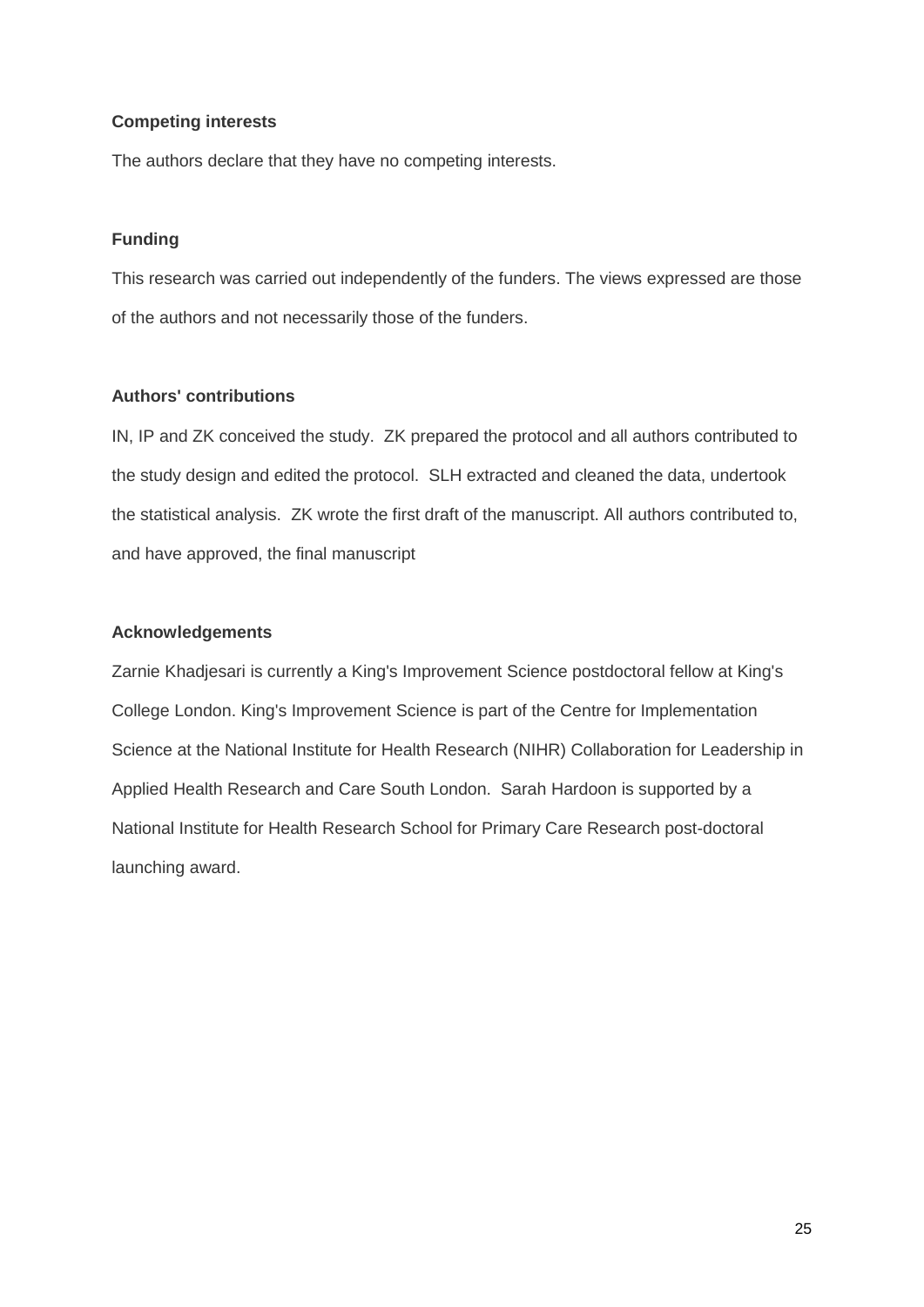# **References**

- Adams PJ, Powell A, McCormick R, Paton-Simpson G (1997) Incentives for general practitioners to provide brief interventions for alcohol problems. *N Z Med J* **110**: 291- 4.
- Anderson P, Bendtsen P, Spak F *et al.* (2016) Improving the delivery of brief interventions for heavy drinking in primary health care: outcome results of the ODHIN five country cluster randomized factorial trial. *Addiction*.
- Angus C, Li J, Parrott S, Brennan A (2014) *Optimizing Delivery of Health Care. Interventions (ODHIN) Cost-Effectiveness – Analysis of the WP5 Trial. Addendum to Deliverable D3.1, Work Package 3*.
- Babor TE, Higgins-Biddle J, Dauser D, Higgins P, Burleson JA (2005) Alcohol screening and brief intervention in primary care settings: implementation models and predictors. *J Stud Alcohol* **66**: 361-8.
- Blak BT, Thompson M, Dattani H, Bourke A (2011) Generalisability of The Health Improvement Network (THIN) database: demographics, chronic disease prevalence and mortality rates. *Inform Prim Care* **19**: 251-5.
- British Medical Association. NHS Employers (2006) *Revisions to the GMS contract 2006/07: Delivering investment in general practice* London: NHS Employers.
- British Medical Association. NHS Employers (2011) *Quality and Outcomes Framework guidance for GMS contract 2011/12: Delivering investment in general practice* London: NHS Employers.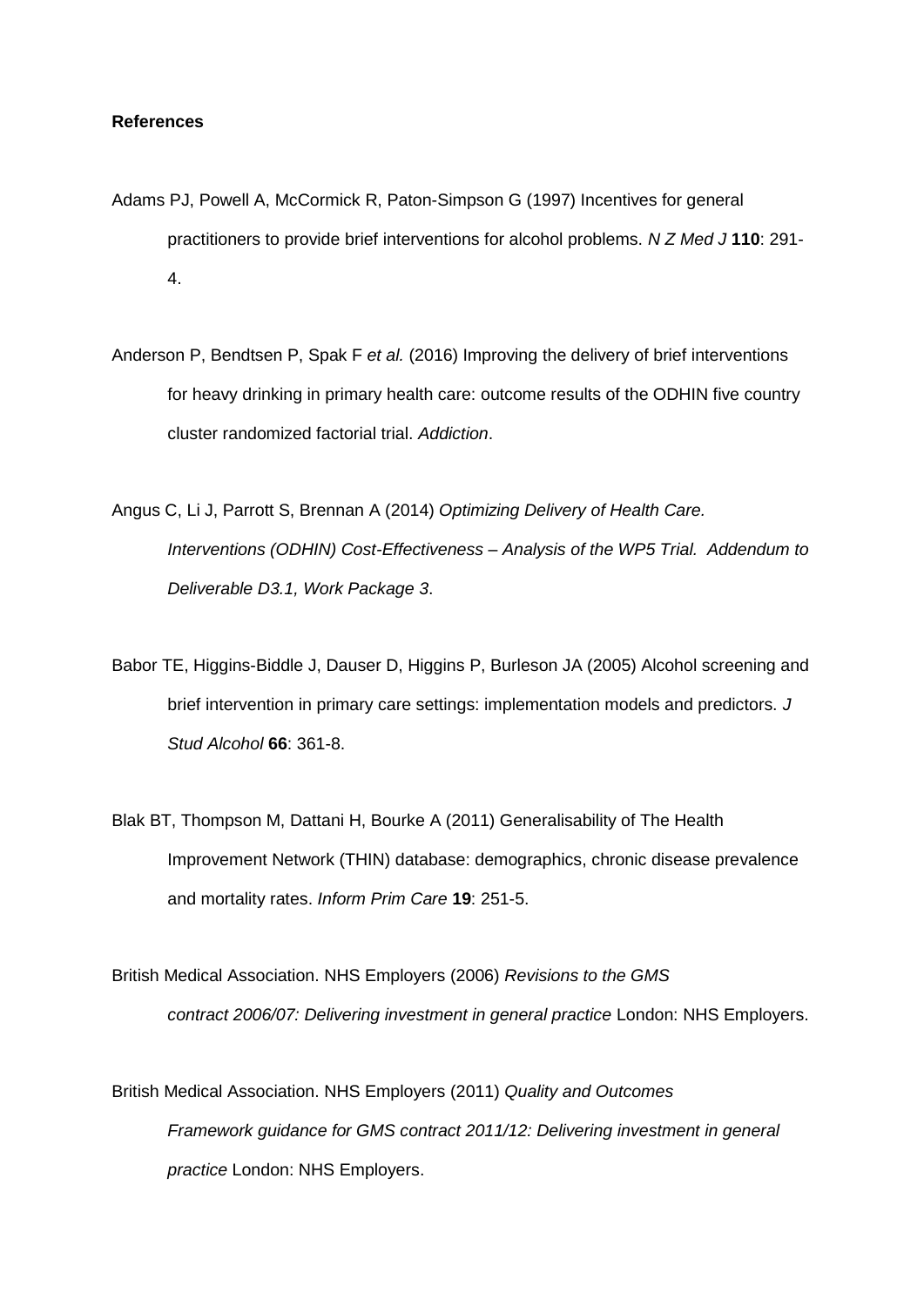British Medical Association. NHS England. NHS Employers (2014) *2014/15 General Medical Services (GMS) Contract Quality and Outcomes Framework (QOF) guidance for GMS Contract 2014/15*. NHS Gateway reference 01264: NHS Employers.

Brown J, West R, Angus C *et al.* (2016) Comparison of brief interventions in primary care on smoking and excessive alcohol consumption: a population survey in England. *Br J Gen Pract* **66**: e1-9.

Cameron CA and Trivedi PK (2013) *Regression Analysis of Count Data*. New York: Cambridge University Press.

Cheeta S, Drummond C, Oyefeso A *et al.* (2008) Low identification of alcohol use disorders in general practice in England. *Addiction* **103**: 766-73.

Chisholm J (1990) The Read clinical classification. *BMJ* **300**: 1092.

- Connors GJ and Maisto SA (2003) Drinking reports from collateral individuals. *Addiction* **98 Suppl 2**: 21-9.
- Dave S and Petersen I (2009) Creating medical and drug code lists to identify cases in primary care databases. *Pharmacoepidemiol Drug Saf* **18**: 704-7.
- Davies HT, Crombie IK, Tavakoli M (1998) When can odds ratios mislead? *BMJ* **316**: 989- 91.
- Del Boca FK and Darkes J (2003) The validity of self-reports of alcohol consumption: state of the science and challenges for research. *Addiction* **98 Suppl 2**: 1-12.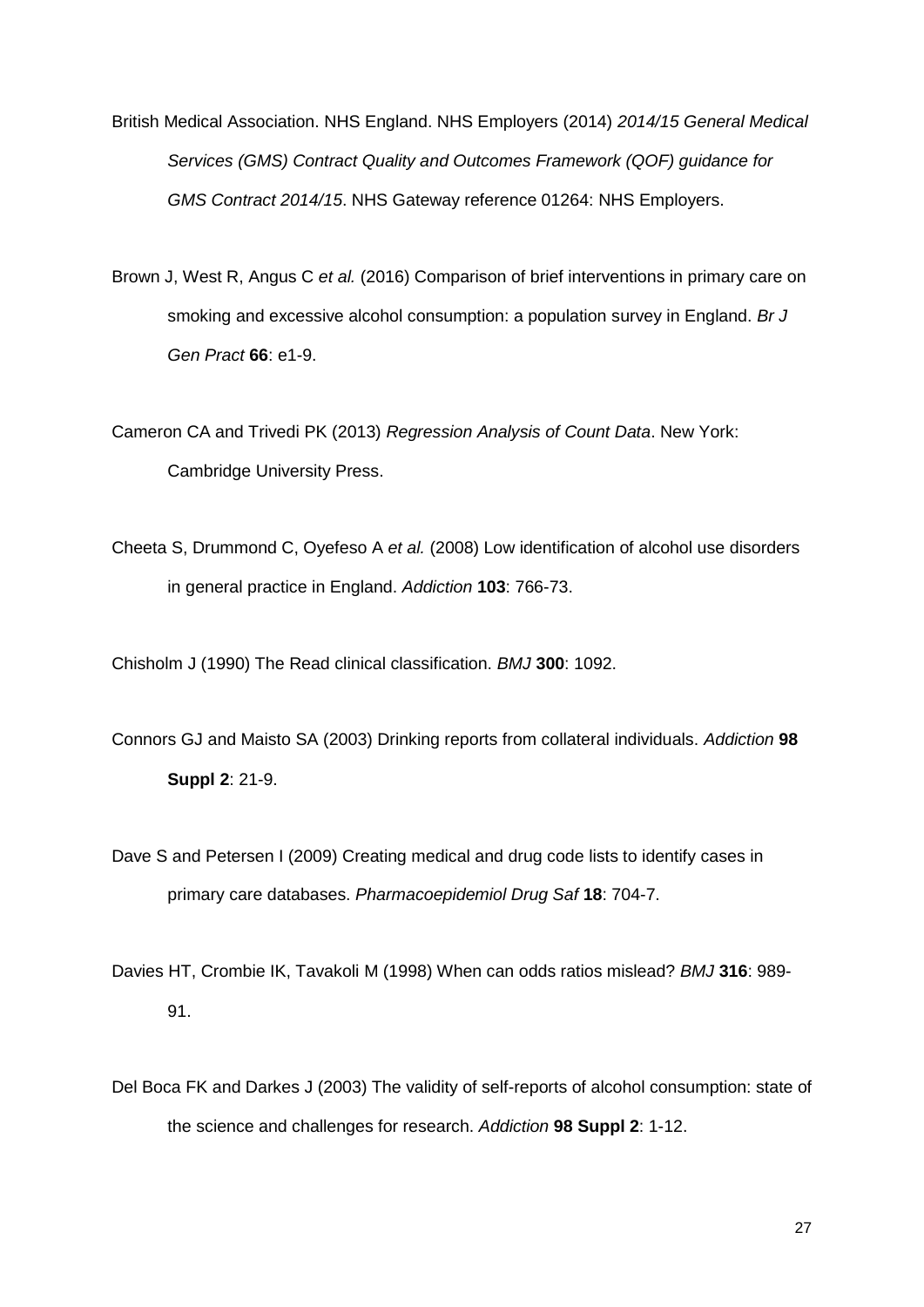- Department of Health (2008) *The cost of alcohol harm to the NHS in England. An update to the Cabinet Office (2003) study*. London: Department of Health.
- Dixon A, Khachatryan A, Wallace A, Peckham S, Boyce T, Gillam S (2010) *The Quality and Outcomes Framework (QOF): does it reduce health inequalities? Final report*: NIHR Service Delivery and Organisation programme.
- Hamilton FL, Laverty AA, Gluvajic D *et al.* (2014) Effect of financial incentives on delivery of alcohol screening and brief intervention (ASBI) in primary care: longitudinal study. *J Public Health* **36**: 450-9.
- Hardoon S, Hayes JF, Blackburn R *et al.* (2013) Recording of severe mental illness in United Kingdom primary care, 2000-2010. *PLoS One* **8**: e82365.
- Hardoon SL, Khadjesari Z, Nazareth I, Hamilton FL, Petersen I (2016) Monitoring of alcohol consumption in primary care among adults with bipolar disorder: A cross-sectional and retrospective cohort study. *J Affect Disord* **198**: 83-7.
- Horsfall L, Walters K, Petersen I (2013) Identifying periods of acceptable computer usage in primary care research databases. *Pharmacoepidemiol Drug Saf* **22**: 64-9.
- Houle SK, McAlister FA, Jackevicius CA, Chuck AW, Tsuyuki RT (2012) Does performancebased remuneration for individual health care practitioners affect patient care?: a systematic review. *Ann Intern Med* **157**: 889-99.
- Hunt GE, Siegfried N, Morley K, Sitharthan T, Cleary M (2013) Psychosocial interventions for people with both severe mental illness and substance misuse. *Cochrane Database Syst Rev*: CD001088.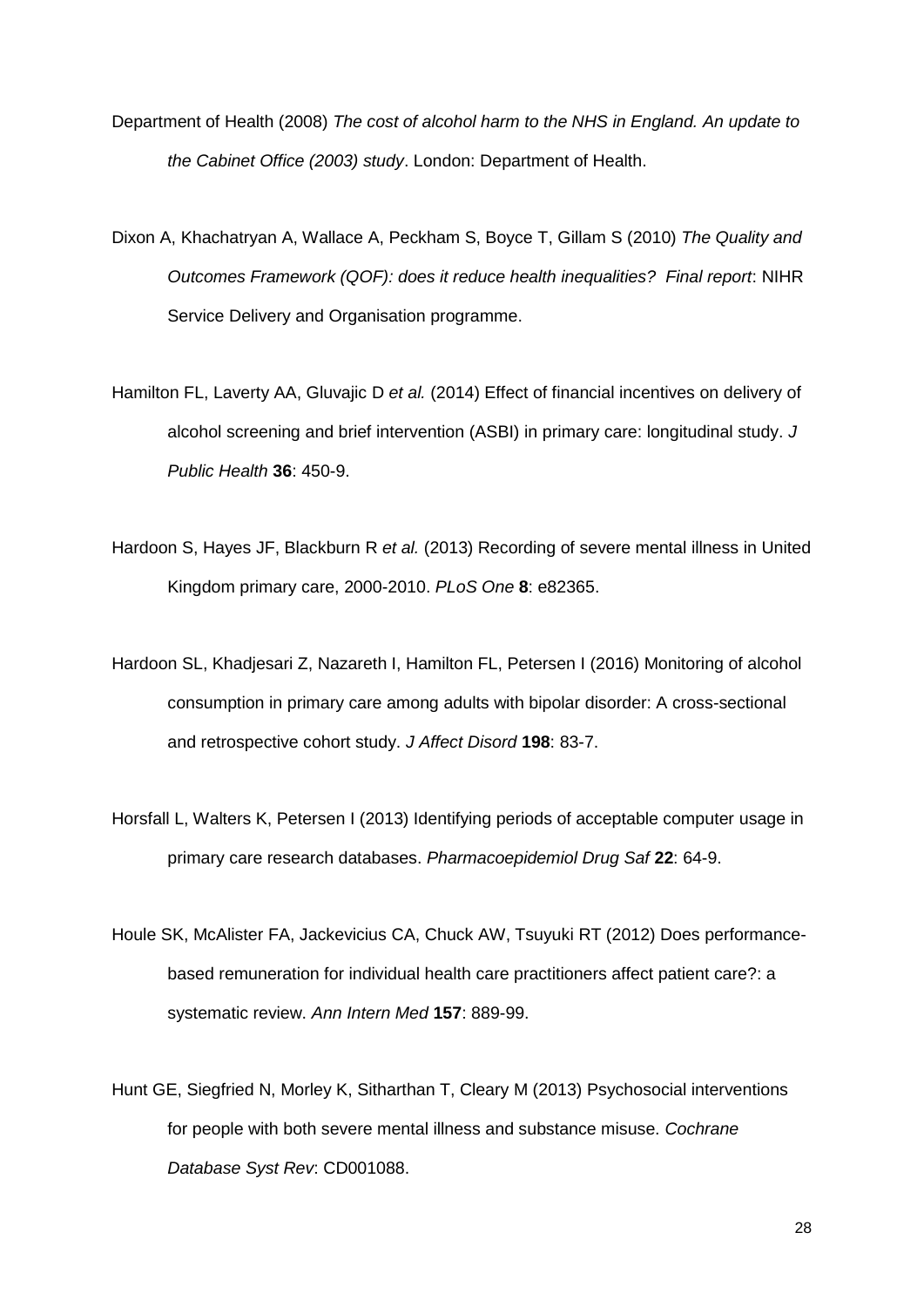- Johnson M, Jackson R, Guillaume L, Meier P, Goyder E (2011) Barriers and facilitators to implementing screening and brief intervention for alcohol misuse: a systematic review of qualitative evidence. *J Public Health* **33**: 412-21.
- Keurhorst MN, Anderson P, Spak F *et al.* (2013) Implementing training and support, financial reimbursement, and referral to an internet-based brief advice program to improve the early identification of hazardous and harmful alcohol consumption in primary care (ODHIN): study protocol for a cluster randomized factorial trial. *Implement Sci* **8**: 11.
- Khadjesari Z, Marston L, Petersen I, Nazareth I, Walters K (2013) Alcohol consumption screening of newly-registered patients in primary care: a cross-sectional analysis. *Br J Gen Pract* **63**: e706-12.
- Koskinen J, Lohonen J, Koponen H, Isohanni M, Miettunen J (2009) Prevalence of alcohol use disorders in schizophrenia--a systematic review and meta-analysis. *Acta Psychiatr Scand* **120**: 85-96.
- Maguire A, Blak BT, Thompson M (2009) The importance of defining periods of complete mortality reporting for research using automated data from primary care. *Pharmacoepidemiol Drug Saf* **18**: 76-83.
- Midanik LT (1988) Validity of self-reported alcohol use: a literature review and assessment. *Br J Addict* **83**: 1019-30.
- National Collaborating Centre for Mental Health (UK) (2011) *Psychosis with Coexisting Substance Misuse: Assessment and Management in Adults and Young People. NICE Clinical Guidelines, No. 120*. Leicester (UK): British Psychological Society.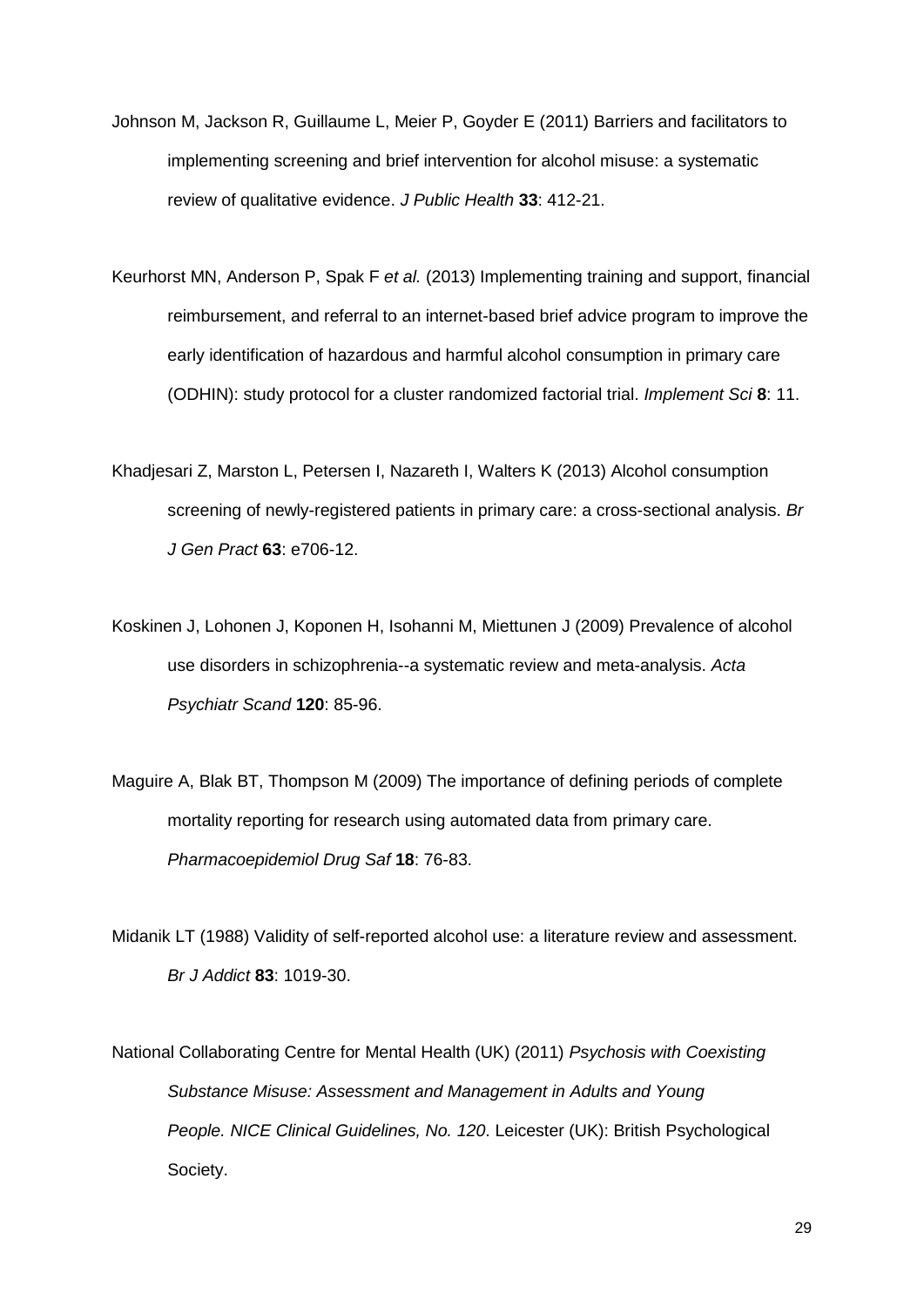- NICE clinical guidance 115 (2011) *Alcohol-use disorders: diagnosis, assessment and management of harmful drinking and alcohol dependence*. Manchester.
- NICE public health guidance 24 (2010) *Alcohol-use disorders: preventing the development of hazardous and harmful drinking*. London: National Institute for Health and Clinical Excellence.
- Nilsen P, Aalto M, Bendtsen P, Seppa K (2006) Effectiveness of strategies to implement brief alcohol intervention in primary healthcare. A systematic review. *Scand J Prim Health Care* **24**: 5-15.
- O'Donnell A (2014) A mixed-methods investigation of the extent to which routinely collected information can help evaluate the implementation of screening and brief alcohol interventions in primary health care., *Institute of Health and Society, Faculty of Medical Sciences*, Vol. PhD, pp. 352. theses.ncl.ac.uk: Newcastle University
- Osborn DP, Baio G, Walters K *et al.* (2011) Inequalities in the provision of cardiovascular screening to people with severe mental illnesses in primary care: cohort study in the United Kingdom THIN Primary Care Database 2000-2007. *Schizophr Res* **129**: 104- 10.
- Powell BJ, Beidas RS, Lewis CC *et al.* (2015) Methods to Improve the Selection and Tailoring of Implementation Strategies. *J Behav Health Serv Res*.
- Prime Minister's Strategy Unit (2004) *Alcohol harm reduction strategy for England*. London: Cabinet Office.